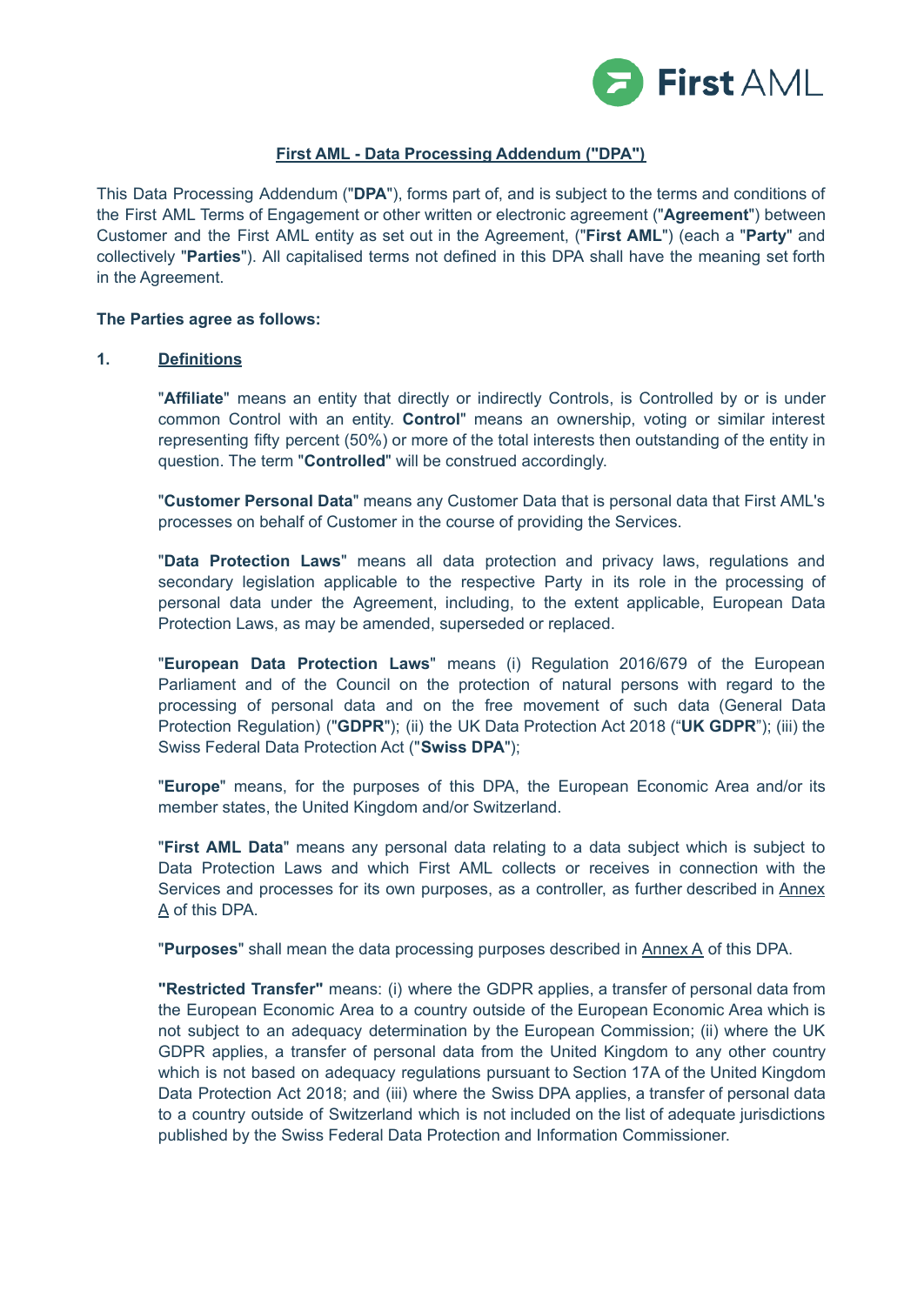

"**Security Incident**" means any actual unauthorised or unlawful breach of security that leads to the accidental or unlawful destruction, loss, alteration, unauthorised disclosure of or access to Customer Personal Data on systems managed by or otherwise controlled by First AML but does not include any Unsuccessful Security Incident.

"**Services**" means any product or service provided by First AML to Customer pursuant to the Agreement.

**"Standard Contractual Clauses"** means: (i) where the GDPR applies, the standard contractual clauses annexed to the European Commission's Implementing Decision 2021/914 of 4 June 2021 on standard contractual clauses for the transfer of personal data to third countries pursuant to Regulation (EU) 2016/679 of the European Parliament and of the Council ("**EU SCCs**"); (ii) where the UK GDPR applies, the applicable standard data protection clauses adopted pursuant to Article 46(2)(c) or (d) of the UK GDPR ("**UK SCCs**"); and (iii) where the Swiss DPA applies, the applicable standard data protection clauses issued, approved or recognised by the Swiss Federal Data Protection and Information Commissioner (the "**Swiss SCCs**").

"**Sub-processor**" means any third party (including any First AML Affiliates) engaged by First AML to process any Customer Personal Data (but shall not include First AML employees or consultants).

"**Unsuccessful Security Incident**" means an unsuccessful attempt or activity that does not compromise the security of Customer Personal Data, including (without limitation) pings and other broadcast attacks of firewalls or edge servers, port scans, unsuccessful log-on attempts, denial of service attacks, packet sniffing (or other unauthorised access to traffic data that does not result in access beyond headers) or similar incidents.

The terms "**data subject**", "**personal data**", "**controller"**, "**processor**" and "**processing**" shall have the meaning given to them in applicable Data Protection Laws, or if not defined therein, the GDPR, and "**process**", "**processes**" and "**processed**" shall be interpreted accordingly.

### **2. Scope and Applicability of this DPA**

- 2.1 This DPA applies where and only to the extent that First AML processes Customer Personal Data that is protected by Data Protection Laws as a processor or sub-processor on behalf of the Customer in the course of providing Services pursuant to the Agreement.
- 2.2 Notwithstanding expiry or termination of the Agreement, this DPA and any Standard Contractual Clauses (if applicable) will remain in effect until, and will automatically expire upon, deletion of all Customer Personal Data by First AML as described in this DPA.

## **3. Roles and Scope of Processing**

3.1 **Role of the Parties**. As between First AML and Customer, Customer is the controller or processor of Customer Personal Data and First AML shall process Customer Personal Data only as a processor acting on behalf of Customer (including as described in **Annex A** of this DPA). Each party shall comply with its obligations under applicable Data Protection Laws in respect of any personal data it processes under the Agreement. With respect to Customer Personal Data, First AML is not responsible for compliance with any Data Protection Laws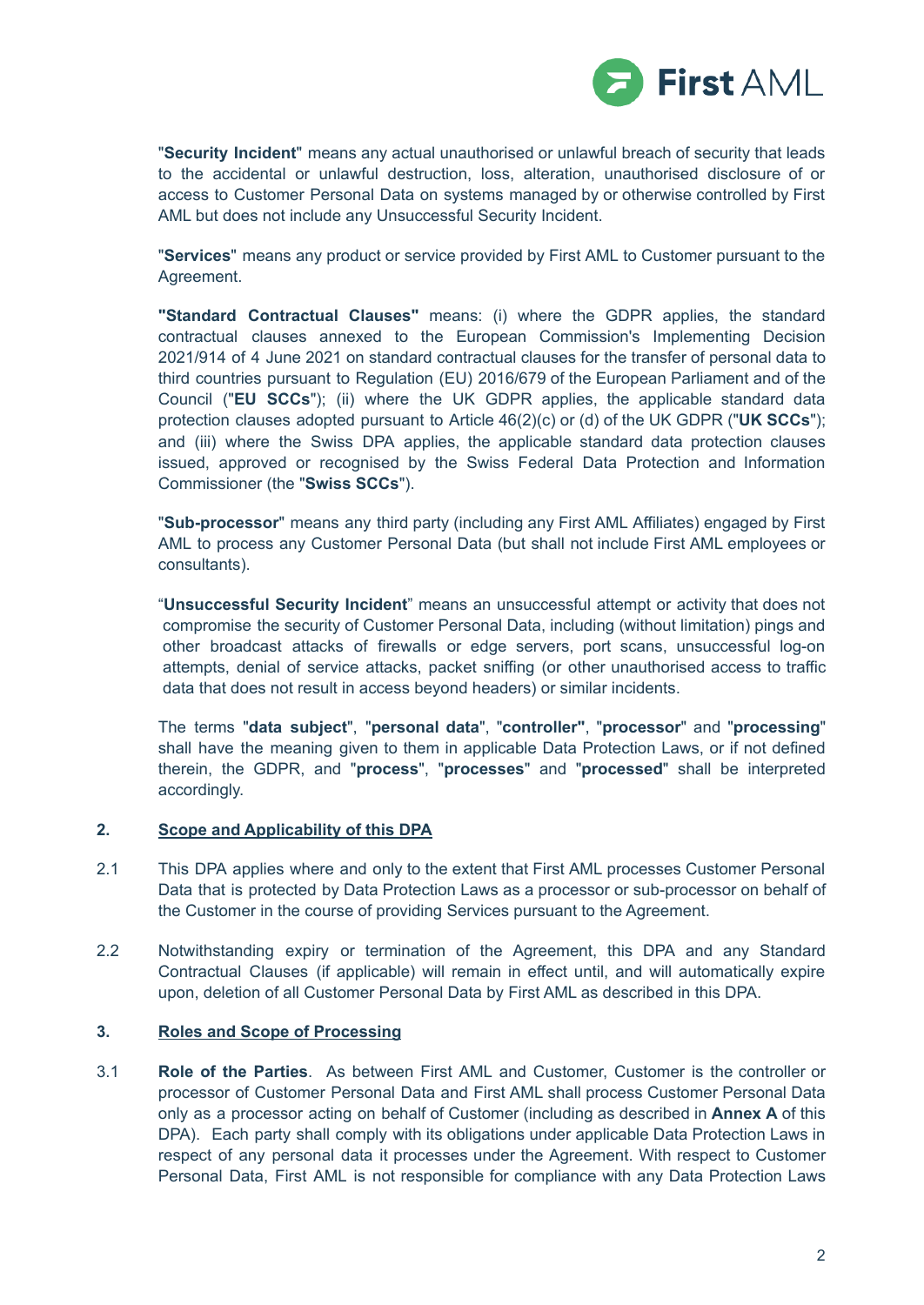

applicable to Customer or Customer's industry that are not generally applicable to First AML as a service provider.

- 3.2 **Customer Instructions**. First AML will process Customer Personal Data in accordance with the Customer's documented lawful instructions, except where otherwise required by applicable law. For these purposes, Customer instructs First AML to process Customer Personal Data for the Purposes. If Customer is itself processor acting on behalf of or jointly with a third-party controller, Customer represents and warrants to First AML that Customer's instructions and actions with respect to that Customer Personal Data, including its appointment of First AML as a processor or sub-processor, have been authorised by the relevant controller or joint controllers.
- 3.3 **Notification Obligations Regarding Customer Instructions**. First AML shall promptly notify Customer in writing, unless prohibited from doing so under Data Protection Law, if: (a) it becomes aware or believes that any data processing instruction from Customer violates Data Protection Law; or (b) it is unable to comply with Customer's data processing instructions.

## **4. First AML Data**

- 4.1 **First AML Data.** First AML may collect First AML Data in connection with the provision of the Services. First AML shall process First AML Data in accordance with its obligations as a controller under applicable Data Protection Laws and only for the Purposes contemplated in the Agreement (including this DPA) as further described in Annex A.
- 4.2 **Mutual Assistance.** Each party shall provide reasonable assistance to the other as may be required in order to enable each party to perform its responsibilities under Data Protection Laws. In particular (and without limitation) (i) the parties shall notify each other promptly if either becomes aware of any breaches of this DPA or Data Protection Laws and will work together and assist each other as reasonably necessary to remediate any such breaches and (ii) in the event that either party receives any correspondence, enquiry or complaint from a data subject, regulator or other third party related to the disclosure of First AML Data to First AML or the processing of First AML Data by First AML, it shall promptly inform the other party giving full details of the same and the parties shall cooperate reasonably and in good faith in order to respond to the correspondence in accordance with Data Protection Laws.

## **5. Sub-processing**

- 5.1 **Authorised Sub-processors**. Customer provides a general authorization for First AML to engage Sub-processors to process Customer Personal Data. The Sub-processors that are currently authorised to access and process Customer Personal Data are listed at www.firstaml.com/sub-processors. This URL may change if First AML updates its website or client-facing documentation, in which case Customer will be notified of the change.
- 5.2 **Sub-processor Obligations**. First AML shall: (i) enter into a written agreement with each Sub-processor containing data protection obligations that provide at least the same level of protection for Customer Personal Data as those in this DPA, to the extent applicable to the nature of the services provided by such Sub-processor; and (ii) remain responsible for its compliance with the obligations of this DPA and for any acts or omissions of the Sub-processor that cause First AML to breach any of its obligations under this DPA.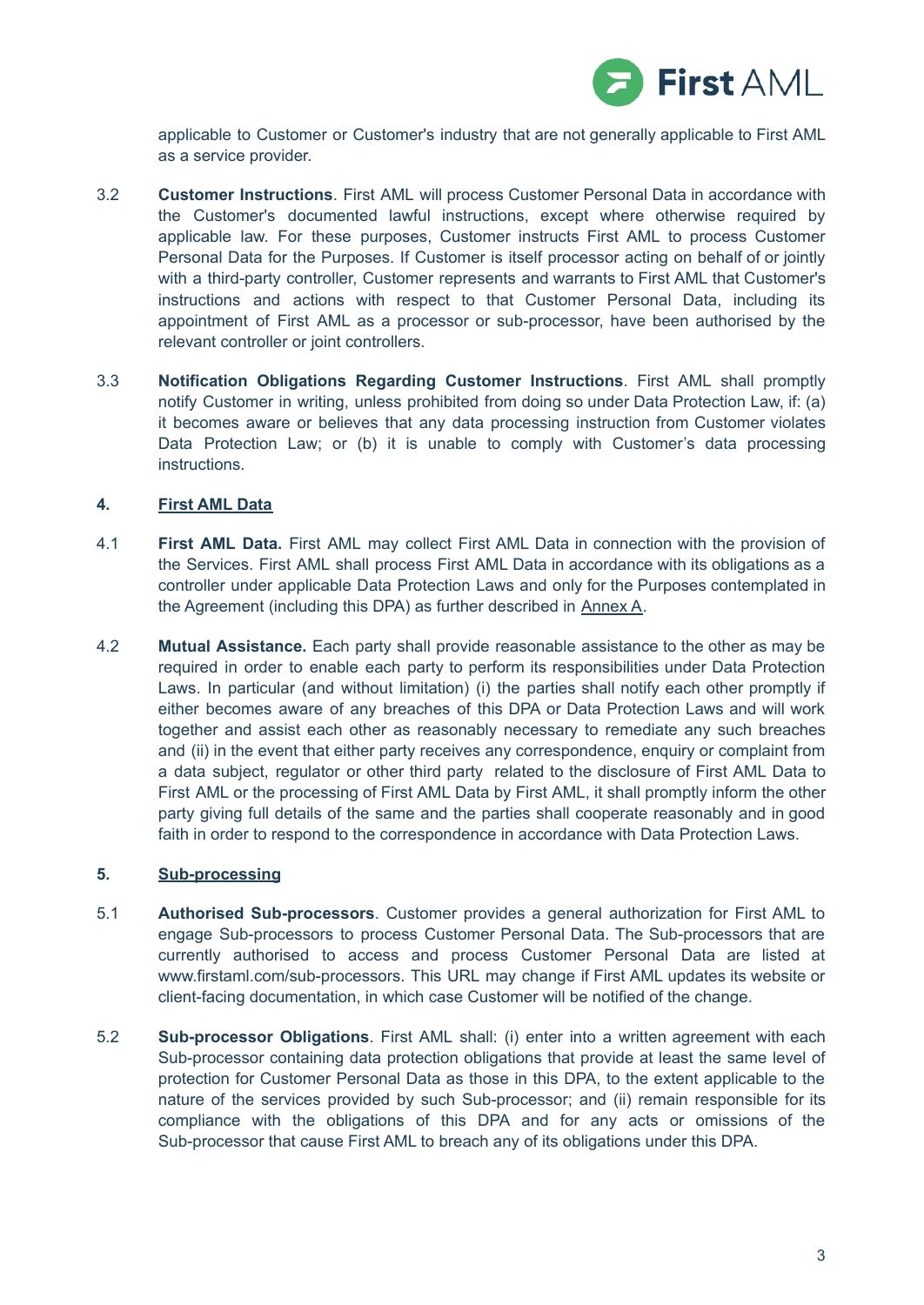

5.3 **Changes to Sub-processors.** First AML shall notify Customer if it adds a new Sub-processors at least ten (10) days prior to any such changes if Customer opts-in to receive such notifications. Customer may object in writing to First AML's appointment of a new Sub-processor within five (5) calendar days of such notice, provided that such objection is based on reasonable grounds relating to data protection. In such event, the Parties will discuss such concerns in good faith with a view to achieving resolution. If First AML cannot provide an alternative Sub-processor, or the Parties are not otherwise able to achieve resolution as provided in the preceding sentence, Customer as its sole and exclusive remedy, may terminate the relevant part of the Agreement (including this DPA) regarding those Services which cannot be provided by First AML without the use of the Sub-processor concerned without liability to either Party (but without prejudice to any fees incurred by Customer prior to suspension or termination).

## **6. Security**

- 6.1 **Security Measures**. First AML shall implement and maintain appropriate technical and organisational security measures to protect Customer Personal Data from Security Incidents and to preserve the security, integrity and confidentiality of the Customer Personal Data. These measures shall at a minimum comply with Data Protection Laws and include the measures described in Annex B ("**Security Measures**"). First AML shall ensure that any person who is authorised by First AML to process Customer Personal Data (including its staff, agents and subcontractors) shall be under an appropriate obligation of confidentiality (whether a contractual or statutory duty).
- 6.2 **Updates to Security Measures**. Customer is responsible for reviewing the information made available by First AML relating to data security and making an independent determination as to whether the Services meet Customer's requirements and legal obligations under Data Protection Laws. Customer acknowledges that the Security Measures are subject to technical progress and development and that First AML may update or modify the Security Measures from time to time and without notice, provided that such updates and modifications do not result in a material degradation of the overall security of the Services subscribed to by Customer.
- 6.3 **Security Incident Response**. In the event of a Security Incident, First AML shall: (i) notify Customer without undue delay and in any event such notification shall, where feasible, occur no later than 48 hours from First AML becoming aware of the Security Incident; (ii) provide timely information relating to the Security Incident as it becomes known or as is reasonably requested by Customer; and (iii) First AML shall promptly take all reasonable steps to contain, investigate, and mitigate any Security Incident. First AML's notification of or response to a Security Incident under this Section 6.3 (Security Incident Response) will not be construed as an acknowledgment by First AML of any fault or liability with respect to the Security Incident.

### **7. Security Reports and Audits**

7.1 **Audit Rights**. First AML audits its compliance against data protection and information security standards on a regular basis. Upon Customer's written request, and subject to obligations of confidentiality, First AML will make available to Customer a summary of its most recent relevant audit report and/or other documentation reasonably required by Customer which First AML makes generally available to its customers, so that Customer can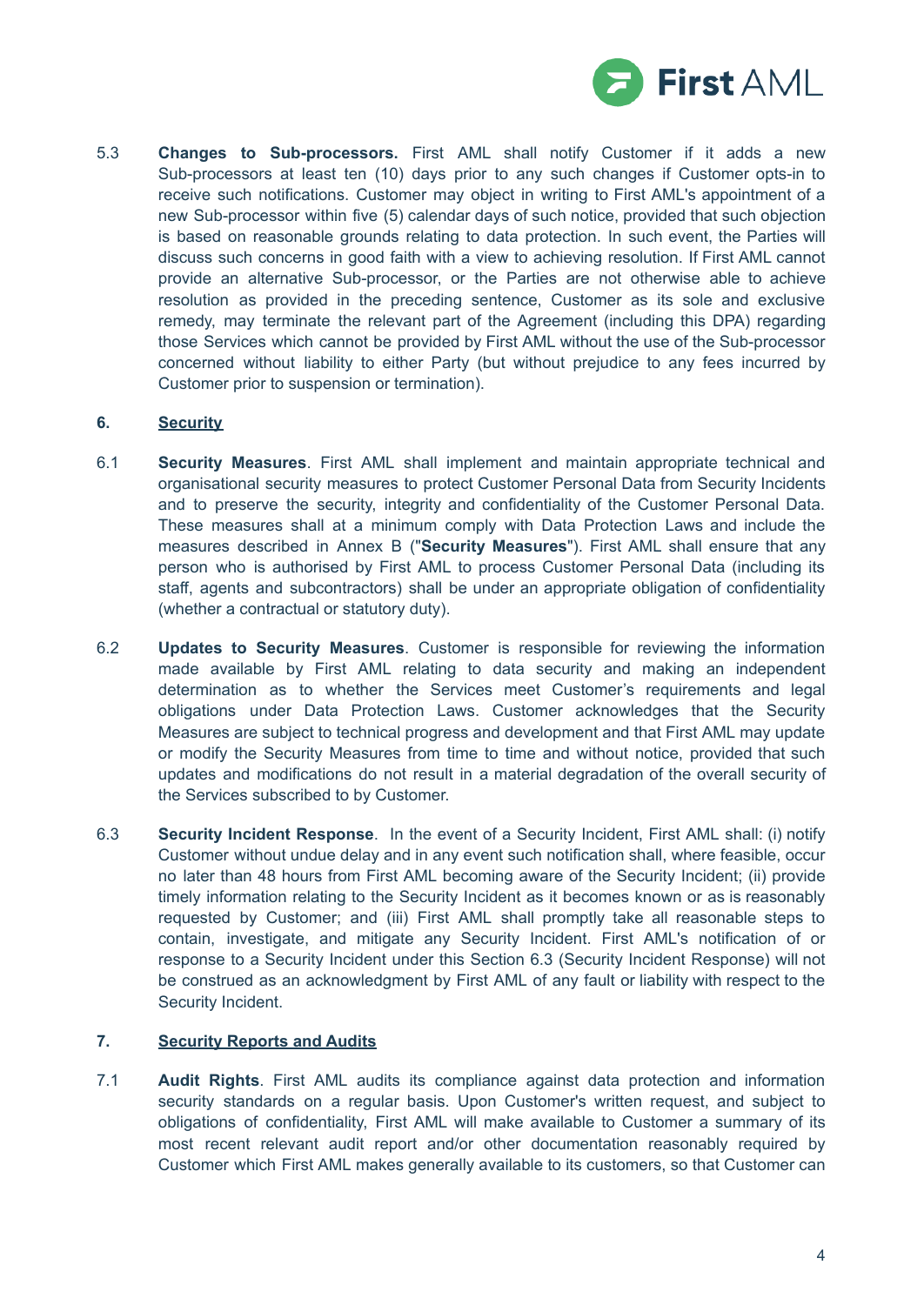

verify First AML's compliance with this DPA. Customer shall be responsible for the costs of any such audits or inspections, including without limitation a reimbursement to First AML for any time expended for on-site audits.

## **8. Customer Responsibilities**

- 8.1 **Security.** Customer agrees that, without prejudice to First AML's obligations under Section 6.1 (Security Measures) and Section 6.3 (Security Incident Response):
	- (a) Customer is responsible for its use of the Services, including making appropriate use of the Services to ensure a level of security appropriate to the risk in respect of the Customer Personal Data, securing its account authentication credentials, managing its data back-up strategies, and protecting the security of Customer Personal Data when in transit to and from the Services and taking any appropriate steps to securely encrypt or backup any Customer Personal Data; and
	- (b) Customer shall be solely responsible for ensuring Customer Personal Data accessed, maintained or stored by First AML's personnel while on the Customer's facilities and/or otherwise accessed or processed by First AML's personnel on computer systems or other electronic equipment controlled by Customer during the provision of the Services is processed in compliance with Customer's data protection and security obligations under applicable Data Protection Laws and any associated policies, codes of practices and/or procedures relating to any User, worker, Client, Customer, or supplier of the Customer;
- 8.2 **Customer's Responsibilities**. Customer is solely responsible for the accuracy, quality, and legality of Customer Personal Data and the means by which Customer acquired Customer Personal Data. Customer represents and warrants that: (i) it has provided, and will continue to provide, all notice and obtained, and will continue to obtain, all consents, permissions and rights necessary under Data Protection Laws for First AML to lawfully process Customer Personal Data on Customer's behalf and in accordance with its instructions; (ii) it has complied with all applicable Data Protection Laws in the collection and provision to First AML and its Sub-processors of such Customer Personal Data; and (iii) it shall ensure its processing instructions comply with applicable laws (including Data Protection Laws) and that the processing of Customer Personal Data by First AML in accordance with the Customer's instructions will not cause First AML to be in breach of applicable Data Protection Laws.

### **9. Co-operation and Data Protection Impact Assessments**

9.1 **Data Subject Requests**. To the extent Customer is unable to independently retrieve, access or delete the relevant Customer Personal Data within the Services, First AML shall (at Customer's request and expense and taking into account the nature of the processing) provide reasonable cooperation to assist Customer to respond to any requests from individuals or applicable data protection authorities relating to the processing of Customer Personal Data under the Agreement. In the event that any request from individuals or applicable data protection authorities is made directly to First AML where such request identifies Customer, First AML shall not respond to such communication directly without Customer's prior authorization, unless legally compelled to do so, and instead, after being notified by First AML, Customer shall respond. If First AML is required to respond to such a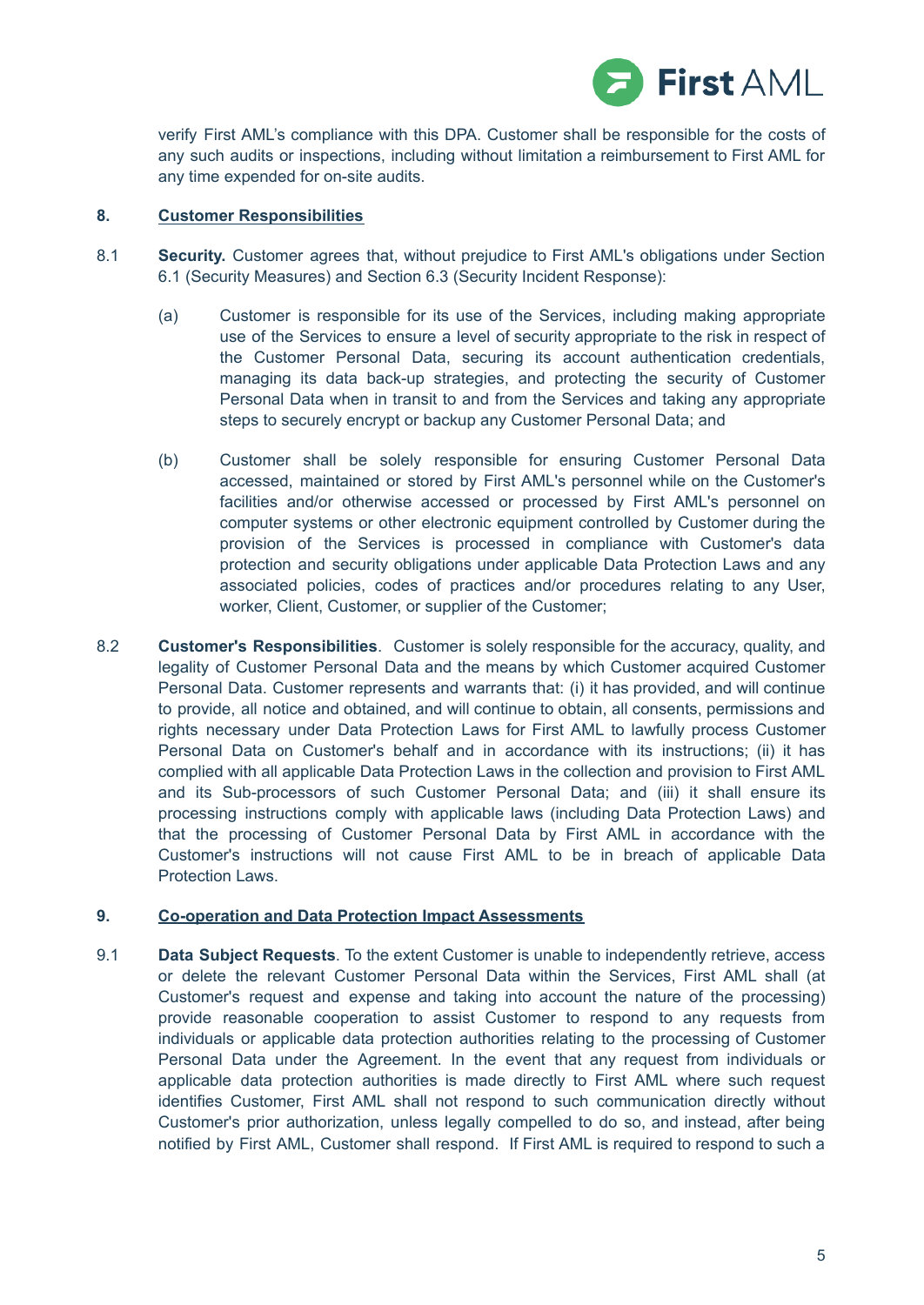

request, First AML will promptly notify Customer and provide it with a copy of the request unless legally prohibited from doing so.

- 9.2 **Record Keeping**. Customer acknowledges that First AML is required under the GDPR to: (a) collect and maintain records of certain information, including the name and contact details of each processor and/or controller on behalf of which First AML is acting and, where applicable, of such processor's or controller's local representative and data protection officer; and (b) make such information available to the supervisory authorities. Accordingly, Customer will, where requested, provide such information to First AML via means provided by First AML, and will ensure that all information provided is kept accurate and up-to-date.
- 9.3 **DPIAs.** To the extent First AML is required under applicable Data Protection Laws, First AML shall (at Customer's request and expense) provide reasonably requested information regarding the Services to enable the Customer to carry out data protection impact assessments or prior consultations with data protection authorities as required by law.

#### **10. Return or Deletion of Data**

10.1 Upon Customer's request, or upon termination or expiry of the Agreement, First AML shall destroy or return to Customer Personal Data in its possession or control within a reasonable period. This requirement shall not apply to the extent that First AML is required by any applicable law to retain some or all of the Customer Personal Data, or to Customer Personal Data it has archived on back-up systems, which Customer Personal Data First AML shall securely isolate and protect from any further processing and eventually delete in accordance with First AML's deletion policies, except to the extent required by such law.

### **11. Data Transfers**

- 11.1 **Location of Processing**. Personal data that First AML processes under the Agreement may be processed in any country in which First AML, its Affiliates and authorised Sub-processors maintain facilities to perform the Services. First AML shall not process or transfer Customer Personal Data (nor permit such data to be processed or transferred) outside of the UK and/or European Economic Area, unless it first takes such measures as are necessary to ensure the transfer is in compliance with this DPA and European Data Protection Laws. Such measures may include (without limitation) transferring Personal Data to a recipient: (i) in a country that the European Commission or competent UK authority (as applicable) has decided provides adequate protection for Personal Data (an "adequacy finding"); or (ii) that has executed standard contractual clauses for transfers adopted or approved by the European Commission or the competent UK authority, as applicable.
- 11.2 **Transfer Mechanism**. The Parties agree that when the transfer of personal data from Customer (as "data exporter") to First AML (as "data importer") is a Restricted Transfer and European Data Protection Laws require that appropriate safeguards are put in place, such transfer shall be subject to the appropriate Standard Contractual Clauses, which shall be deemed incorporated into and form a part of this DPA as set out in Annex C. It is not the intention of either party to contradict or restrict any of the provisions set forth in the Standard Contractual Clauses and, accordingly, if and to the extent the Standard Contractual Clauses conflict with any provision of the Agreement (including this DPA) the Standard Contractual Clauses shall prevail to the extent of such conflict;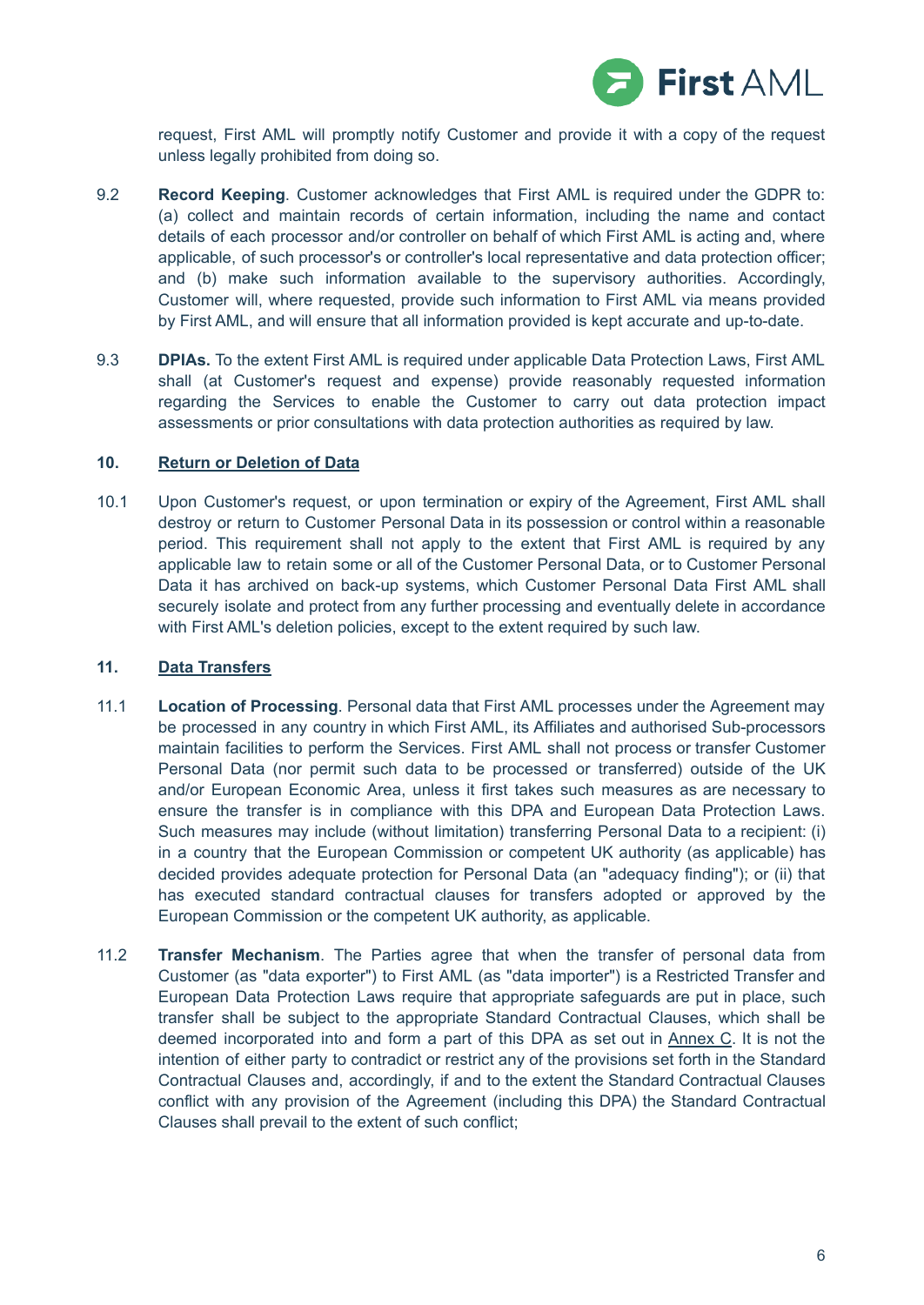

11.3 **Alternative Transfer Mechanism**. If First AML adopts an alternative data export mechanism (including any new version of or successor to the Standard Contractual Clauses or Privacy Shield adopted pursuant to European Data Protection Laws) for the transfer of personal data not described in this DPA ("**Alternative Transfer Mechanism**"), the Alternative Transfer Mechanism shall apply instead of any applicable transfer mechanism described in this DPA (but only to the extent such Alternative Transfer Mechanism complies with European Data Protection Law and extends to the territories to which the relevant personal data is transferred).

### **12. Limitation of Liability**

- 12.1 Each Party's and all of its Affiliates' liability taken together in the aggregate arising out of or related to this DPA (including, where applicable, the Standard Contractual Clauses) shall be subject to the exclusions and limitations of liability set forth in the main body of the Agreement.
- 12.2 Any claims against First AML or its Affiliates under or in connection with this DPA (including, where applicable, the Standard Contractual Clauses) shall be brought solely against the Customer entity that is a Party to the Agreement.
- 12.3 Notwithstanding any other provision of the Agreement or this DPA, in no event shall any Party limit its liability with respect to any individual's data protection rights under this DPA, the Standard Contractual Clauses or otherwise.

## **13. Relationship with the Agreement**

- 13.1 The Parties agree that this DPA shall replace any existing data processing agreement or similar document that the parties may have previously entered into in connection with the Services.
- 13.2 Except for the changes made by this DPA, the Agreement remains unchanged and in full force and effect. If there is any conflict or inconsistency between this DPA and the Agreement, the provisions of the following documents (in order of precedence) shall prevail: (a) Standard Contractual Clauses (where applicable); then (b) this DPA; and then (c) the main body of the Agreement.
- 13.3 This DPA will be governed by and construed in accordance with governing law and jurisdiction provisions in the Agreement, unless required otherwise by applicable Data Protection Laws.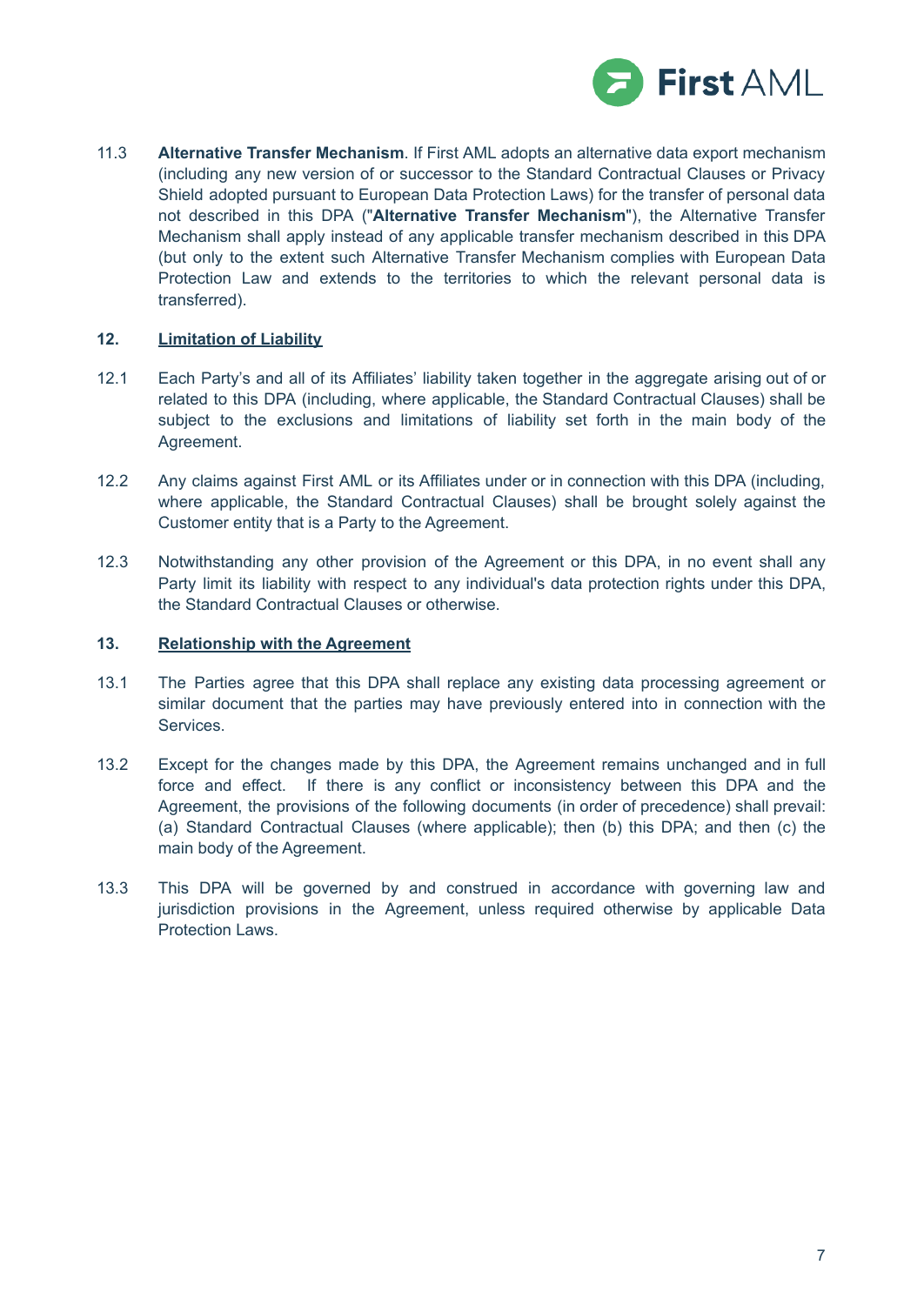

# **Annex A – Description of Data Processing / Transfer**

| Annex 1(A): List of parties                                                                  |                                                                                                                                                                                                                                                                                                                                                                                                                                                                                                                                   |  |
|----------------------------------------------------------------------------------------------|-----------------------------------------------------------------------------------------------------------------------------------------------------------------------------------------------------------------------------------------------------------------------------------------------------------------------------------------------------------------------------------------------------------------------------------------------------------------------------------------------------------------------------------|--|
| Data exporter                                                                                | Name of the data exporter: The Party identified as the Customer in the Agreement.                                                                                                                                                                                                                                                                                                                                                                                                                                                 |  |
|                                                                                              | Contact person's name, position and contact details: The details provided in the<br>Agreement.                                                                                                                                                                                                                                                                                                                                                                                                                                    |  |
|                                                                                              | Activities relevant to the data transferred: Personal data transferred will be processed in<br>accordance with the Agreement (including this DPA) and may be subject to the following<br>processing activities: (i) storage and other processing necessary to provide, maintain and<br>improve the Service pursuant to and as contemplated the Agreement; and/or (ii)<br>disclosures in accordance with the Agreement and/or as compelled by applicable laws.<br>Role (Controller/Processor): Controller.                         |  |
| Data importer                                                                                | Name of the data importer: The First AML entity as set out in the Agreement.                                                                                                                                                                                                                                                                                                                                                                                                                                                      |  |
|                                                                                              | Contact person's name, position and contact details: The details provided in the<br>Agreement.                                                                                                                                                                                                                                                                                                                                                                                                                                    |  |
|                                                                                              | Activities relevant to the data transferred: Personal data transferred will be processed in<br>accordance with the Agreement (including this DPA) and may be subject to the following<br>processing activities: (i) storage and other processing necessary to provide, maintain and<br>improve the Service pursuant to and as contemplated the Agreement; and/or (ii)<br>disclosures in accordance with the Agreement and/or as compelled by applicable laws.                                                                     |  |
|                                                                                              | Role (Controller/Processor): Controller (for Module 1) or Processor (for Module 2).                                                                                                                                                                                                                                                                                                                                                                                                                                               |  |
| Annex 1(B): Description of the processing / transfer                                         |                                                                                                                                                                                                                                                                                                                                                                                                                                                                                                                                   |  |
| <b>Categories of Data</b><br><b>Subjects whose</b><br><b>Personal Data is</b><br>transferred | Data subjects include individuals about whom data is provided to First AML via the Services<br>by, or at the direction of, the Customer, Clients, or by Users.                                                                                                                                                                                                                                                                                                                                                                    |  |
| <b>Categories of Personal</b><br><b>Data transferred:</b>                                    | Where Module 1 is<br>First and Last Name<br>$\bullet$<br>Email<br>applicable<br><b>IP Address</b><br>Device ID<br>Domain Server<br>Type of device/ Operating System, browser used<br>Photos / selfies<br>Videos<br>Gender<br><b>Residential address</b><br>Date of birth / age<br>Digital images<br>$\bullet$<br>Recordings of environment or documents provided by<br>$\bullet$<br>clients of Customer<br>Identity documents<br>Country of residence and location data<br>Country of citizenship<br>IRD/Tax numbers<br>$\bullet$ |  |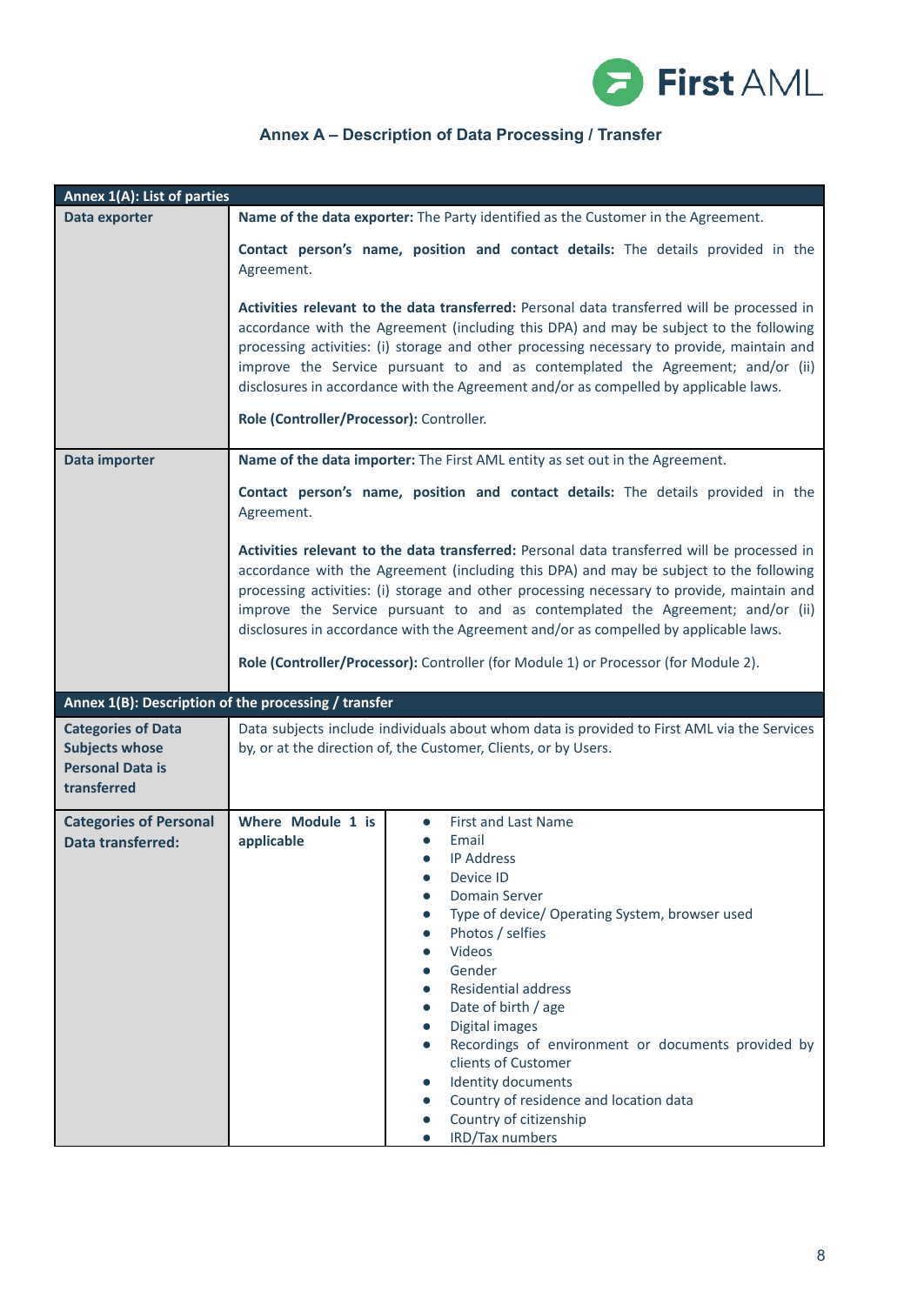

|                                                                                                                                |                                                                                 | Forms, information and documents required for tax<br>$\bullet$<br>reporting purposes (e.g. financial statements, trust<br>documents, FATCA/CRS status, info and/or returns)<br>Other documents provided by the clients of Customer                                                                                                                                                                                                                                                                                                                                                                                                                      |
|--------------------------------------------------------------------------------------------------------------------------------|---------------------------------------------------------------------------------|---------------------------------------------------------------------------------------------------------------------------------------------------------------------------------------------------------------------------------------------------------------------------------------------------------------------------------------------------------------------------------------------------------------------------------------------------------------------------------------------------------------------------------------------------------------------------------------------------------------------------------------------------------|
|                                                                                                                                | Where Module 2 is<br>applicable                                                 | As described above in Module 1 above.                                                                                                                                                                                                                                                                                                                                                                                                                                                                                                                                                                                                                   |
| <b>Sensitive Data</b><br><b>Transferred (if</b><br>appropriate) and<br>applied Restrictions or<br>Safeguards:                  | Biometric data such as faceprints;<br>$\bullet$<br>Racial or ethnic origin; and | Customer may submit (or First AML may collect on behalf of Customer) sensitive personal<br>data about Clients, the extent of which is determined and controlled by the Customer in its<br>sole discretion and which may include the following types of sensitive personal data:<br>Any other category of sensitive personal data uploaded by (or on behalf of) the<br>Customer or agreed upon between the Parties in the Agreement.                                                                                                                                                                                                                     |
| <b>Frequency of the</b><br>Transfer (e.g. whether<br>the data is transferred<br>on a one-off or<br>continuous basis):          | Continuous.                                                                     |                                                                                                                                                                                                                                                                                                                                                                                                                                                                                                                                                                                                                                                         |
| <b>Subject Matter and</b><br><b>Nature of the</b><br><b>Processing (Module 2</b><br>only):                                     | consistent with the terms of the Agreement.                                     | First AML performs Customer Due Diligence on behalf of the Customer including<br>determination of AML requirements based on the information and instructions provided by<br>Customer and liaising directly with Clients to collect and verify their information.<br>First AML will process the data only for the following purposes, (i) processing to provide the<br>Services in accordance with the Agreement, (ii) processing to perform any steps necessary<br>for the performance of the Agreement, (iii) processing initiated by Users in their use of the<br>Services, and (iv) processing to comply with other reasonable instructions that are |
| <b>Duration of the</b><br><b>Processing (Module 2</b><br>only):                                                                |                                                                                 | The term of the Agreement until deletion of the personal data by First AML upon<br>termination of the Agreement and in accordance with the terms of the Agreement.                                                                                                                                                                                                                                                                                                                                                                                                                                                                                      |
| <b>Purpose of the Data</b><br><b>Transfer/Processing</b><br><b>Operations:</b>                                                 | <b>Module 1</b>                                                                 | Personal data shall be processed by First AML for the purposes<br>contemplated by the Agreement and described in the First AML<br>Privacy Policy.                                                                                                                                                                                                                                                                                                                                                                                                                                                                                                       |
|                                                                                                                                | <b>Module 2</b>                                                                 | Customer Personal Data may only be processed by First AML on<br>behalf of Customer for the following purposes: (i) as necessary for<br>the performance of the Services and First AML's obligations under<br>and pursuant to the Agreement (including the DPA); (ii) processing<br>initiated by Clients or Users in their use of the Services; and (iii)<br>any other purposes of processing of Customer Personal Data<br>agreed upon between the Parties in writing (the "Purposes").                                                                                                                                                                   |
| <b>Period for which the</b><br><b>Personal Data will be</b><br>retained, or if that is<br>not possible the<br>criteria used to | transferred.                                                                    | Module 1: First AML will retain First AML Data for no longer than the period during which<br>First AML has a legitimate need to retain such data for purposes it was collected or                                                                                                                                                                                                                                                                                                                                                                                                                                                                       |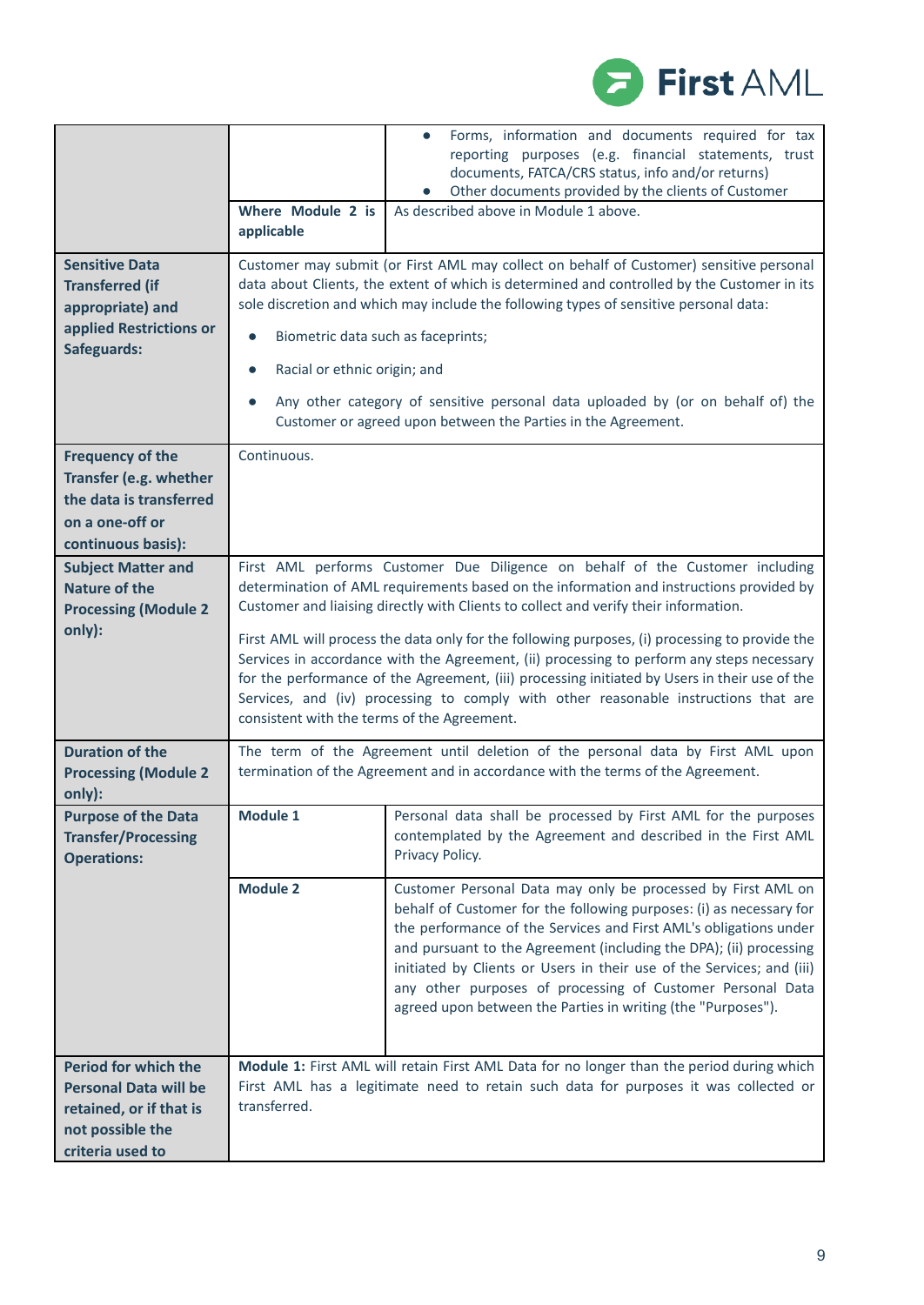

| determinate that                            | <b>Module 2:</b> First AML will retain Customer Personal Data for the term of the Agreement and                                                                                                                                                                                                                                                                                                                                                                                                                                                                                                                                                                                                                                                                                                                 |
|---------------------------------------------|-----------------------------------------------------------------------------------------------------------------------------------------------------------------------------------------------------------------------------------------------------------------------------------------------------------------------------------------------------------------------------------------------------------------------------------------------------------------------------------------------------------------------------------------------------------------------------------------------------------------------------------------------------------------------------------------------------------------------------------------------------------------------------------------------------------------|
| period, if applicable:                      | any period after the termination of expiry of the Agreement during which First AML                                                                                                                                                                                                                                                                                                                                                                                                                                                                                                                                                                                                                                                                                                                              |
| Annex 1(C): Competent supervisory authority | processes Customer Personal Data.                                                                                                                                                                                                                                                                                                                                                                                                                                                                                                                                                                                                                                                                                                                                                                               |
| <b>Competent supervisory</b><br>authority   | The competent supervisory authority, in accordance with Clause 13 of the Standard<br>Contractual Clauses, shall be (i) the supervisory authority applicable to the data exporter in<br>its EEA country of establishment or, (ii) where the data exporter is not established in the<br>EEA, the supervisory authority applicable in the EEA country where the data exporter's EU<br>representative has been appointed pursuant to Article 27(1) of the GDPR, or (iii) where the<br>data exporter is not obliged to appoint a representative, the supervisory authority<br>applicable to the EEA country where the data subjects relevant to the transfer are located.<br>With respect to personal data to which UK GDPR applies, the competent supervisory<br>authority is the Information Commissioners Office. |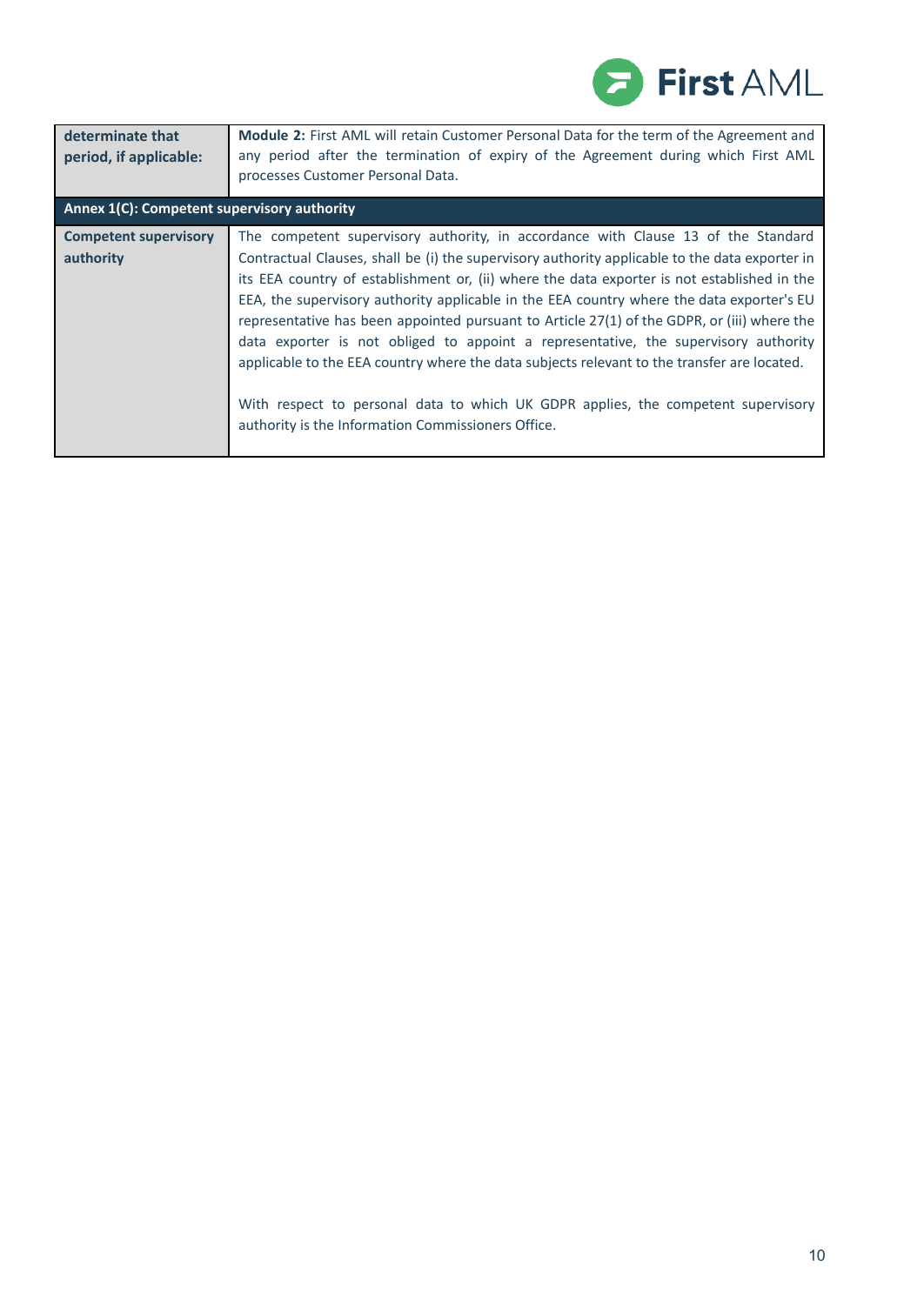

# **Annex B – Technical and Organisational Security Measures**

Description of the technical and organisational measures implemented by the processor(s) / data importer(s) (including any relevant certifications) to ensure an appropriate level of security, taking into account the nature, scope, context and purpose of the processing, and the risks for the rights and freedoms of natural persons.

| <b>Measures</b>                                                      | <b>Description</b>                                                                                                                                                                                                                                                                                                                                                                                                                                                                                                        |
|----------------------------------------------------------------------|---------------------------------------------------------------------------------------------------------------------------------------------------------------------------------------------------------------------------------------------------------------------------------------------------------------------------------------------------------------------------------------------------------------------------------------------------------------------------------------------------------------------------|
| <b>Measures of</b><br>pseudonymisation and<br>encryption of personal | First AML utilises a cloud-based infrastructure for all of its systems: the Service<br>operates on the Amazon Web Services ("AWS") platform and is protected by<br>their security and environmental controls.                                                                                                                                                                                                                                                                                                             |
| data                                                                 | Pseudonymisation                                                                                                                                                                                                                                                                                                                                                                                                                                                                                                          |
|                                                                      | Sequentially allocated integer internal identifiers are assigned to<br>records of individuals within the platform. After personally identifiable<br>data is removed, logs of those identifiers may remain as part of audit<br>records recording that information was removed. These identifiers<br>cannot be correlated back to any personal data, and are used to ensure<br>First AML maintains evidence of complying with deletion requests (in<br>accordance with applicable legal requirements on retention periods). |
|                                                                      | <b>Encryption</b>                                                                                                                                                                                                                                                                                                                                                                                                                                                                                                         |
|                                                                      | Wherever available, First AML utilises AWS features to encrypt data at<br>rest and in transit. Primarily this takes the form of at-rest encryption of<br>data in AWS RDS and AWS S3, and transmission of data via HTTPS using<br>TLS 1.2+ through AWS Cloudfront and AWS ALBs (Application Load<br>Balancers).                                                                                                                                                                                                            |
|                                                                      | Encryption keys via AWS Key Management Service (KMS) are IAM<br>(Identity and Access Management) role protected. The default<br>symmetric AWS KMS key spec is utilised for encrypting data at rest. This<br>represents a symmetric algorithm based on Advanced Encryption<br>Standard (AES) in Galois Counter Mode (GCM) with 256-bit keys, an<br>industry standard for secure encryption.                                                                                                                                |
|                                                                      | For transmission of data through public networks, First AML utilise TLS<br>1.2+ via the "TLSv1.2_2021" security policy in AWS Cloudfront, and TLS<br>1.2+ using the "ELBSecurityPolicy-FS-1-2-Res-2020-10" AWS ALB<br>security policy cipher suites.                                                                                                                                                                                                                                                                      |
|                                                                      | Up to date details of supported ciphers for these policies can be found<br>on the AWS website:                                                                                                                                                                                                                                                                                                                                                                                                                            |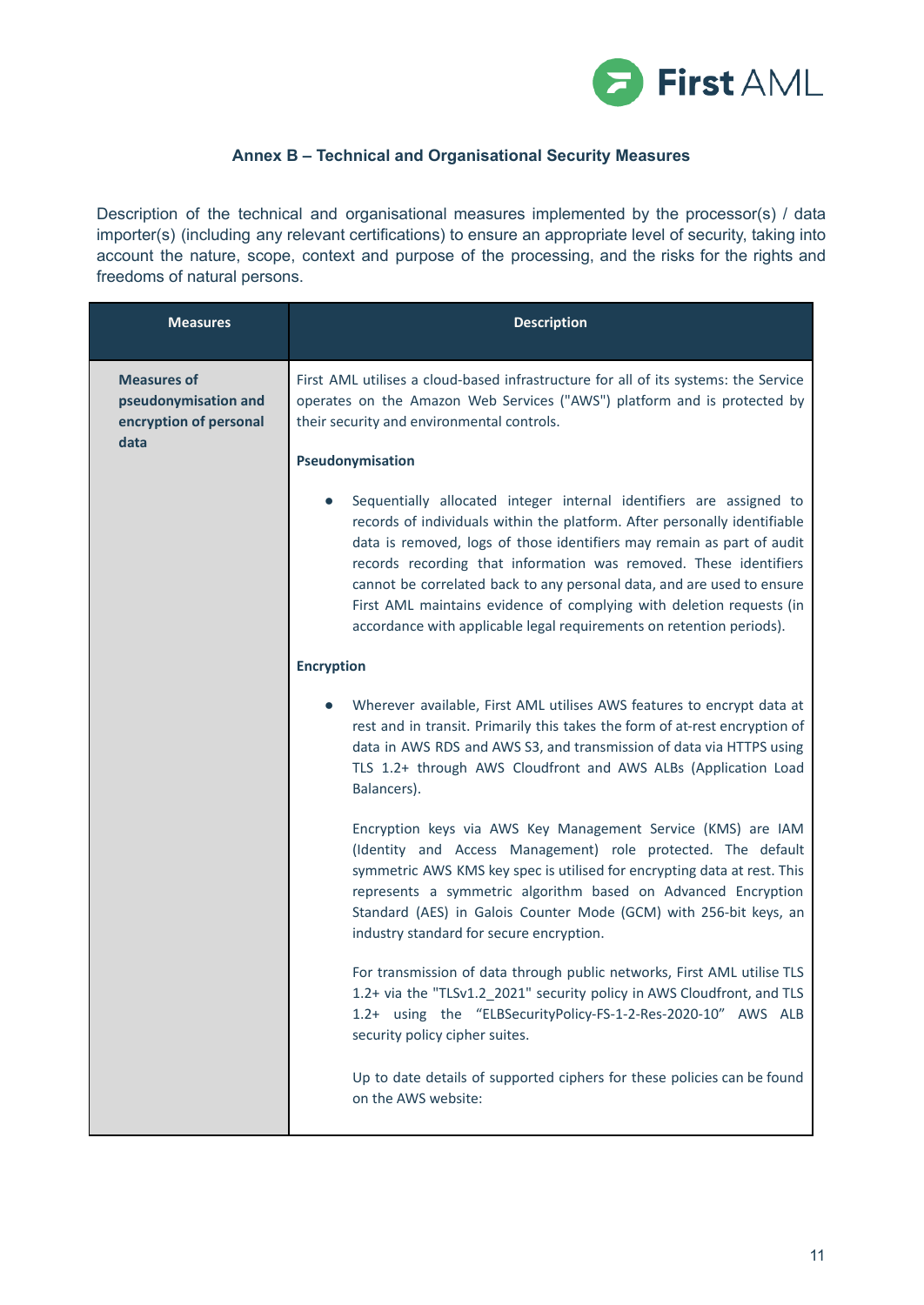

|                                                                                                                                             | https://docs.aws.amazon.com/AmazonCloudFront/latest/Deve<br>loperGuide/secure-connections-supported-viewer-protocols-ci<br>phers.html<br>https://docs.aws.amazon.com/elasticloadbalancing/latest/net<br>work/create-tls-listener.html                                                                                                                                                                                                                                                                                                                                                                                                                                                                                                                                                                                                                                                                                                    |
|---------------------------------------------------------------------------------------------------------------------------------------------|------------------------------------------------------------------------------------------------------------------------------------------------------------------------------------------------------------------------------------------------------------------------------------------------------------------------------------------------------------------------------------------------------------------------------------------------------------------------------------------------------------------------------------------------------------------------------------------------------------------------------------------------------------------------------------------------------------------------------------------------------------------------------------------------------------------------------------------------------------------------------------------------------------------------------------------|
| <b>Measures for ensuring</b><br>ongoing confidentiality,<br>integrity, availability and<br>resilience of processing<br>systems and services | <b>Confidentiality</b><br>Quarterly application<br>penetration<br>testing<br>undertaken<br>by<br>an<br>independent third party.<br>Numerous measures as part of First AML's ISO27001 certified<br>$\bullet$<br>Information Security programme, such as quarterly user access reviews,<br>BC/DR and incident response procedures, IT related controls including<br>anti-virus, mobile device management for company laptops, disk<br>encryption, reduced IT environment for general staff i.e. no<br>administrative access, and permitting whitelisted software only.<br>Data is encrypted in transit and at rest at all times.<br>Access is secured utilising Auth0, which includes a number of controls<br>$\bullet$<br>to address common authentication attack vectors (such as brute force<br>protection). Fine-grained roles and permissions are utilised to ensure<br>users only have access to the data they are permitted to see. |
|                                                                                                                                             | <b>Integrity</b><br>Integrity of data transmitted to the platform is ensured through the use<br>of end-to-end encryption (utilising TLS 1.2+).<br>All interactions with the platform are secured, with authentication<br>$\bullet$<br>handled by a dedicated third party identity as a service platform<br>(Auth0).<br>Data is stored in a versioned manner, with updates captured as new<br>versions, and accompanying audit history recorded of who made what<br>changes and when.<br>Data stored at rest is held in RDS and S3 buckets with strict access<br>controls applied in AWS to prevent unauthorised access or tampering.<br>All access to the platform passes through AWS Cloudfront (CDN) and<br>AWS WAF (Web Application Firewall) with inbound traffic analysed to<br>identify and filter out malicious.                                                                                                                  |
|                                                                                                                                             | <b>Availability</b><br>The platform is generally deployed across multiple AWS availability<br>zones within each region, with various components configured in a<br>high-availability design.<br>AWS RDS (database) use storage auto-scaling to ensure resilience in<br>case of excessive database utilisation.<br>Dedicated Site Reliability Engineer function.<br>Utilisation of Identity-as-a-Service (IDaaS) provider for handling<br>$\bullet$<br>authentication which operates in a high-availability fashion.                                                                                                                                                                                                                                                                                                                                                                                                                      |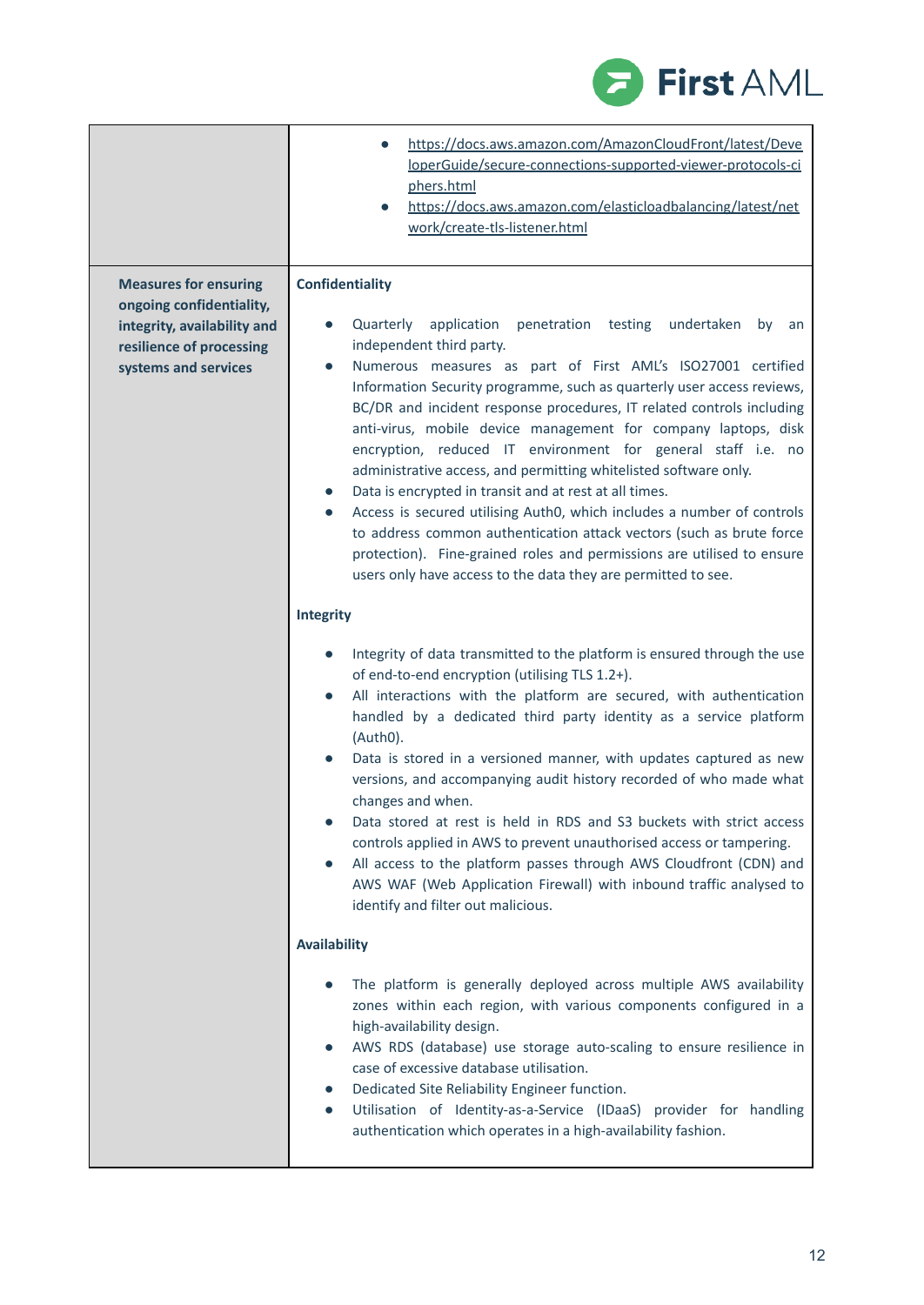|                                                                                                                                                                                                       | <b>Resilience</b>                                                                                                                                                                                                                                                                                                                                                                                                                                                                                                                                                                                                                                                                                                                                                                                                                                |
|-------------------------------------------------------------------------------------------------------------------------------------------------------------------------------------------------------|--------------------------------------------------------------------------------------------------------------------------------------------------------------------------------------------------------------------------------------------------------------------------------------------------------------------------------------------------------------------------------------------------------------------------------------------------------------------------------------------------------------------------------------------------------------------------------------------------------------------------------------------------------------------------------------------------------------------------------------------------------------------------------------------------------------------------------------------------|
|                                                                                                                                                                                                       | All data is held across multiple availability zones within a primary AWS<br>region (eu-west-1 Ireland), and replicated to a secondary DR AWS<br>region (eu-central-1 Frankfurt).<br>The platform design utilises a message queuing technology (AWS SQS)<br>and retry policies to be resilient to intermittent failures when<br>community with third party services.                                                                                                                                                                                                                                                                                                                                                                                                                                                                              |
| <b>Measures for ensuring</b><br>the ability to restore the<br>availability and access to<br>personal data in a timely<br>manner in the event of a<br>physical or technical<br>incident                | First AML has a documented Business Continuity/Disaster Recovery plan with<br>documented and tested procedures, including with respect to:<br>Loss of platform operation (Production Internet/DNS);<br>$\bullet$<br>Loss of platform - complete loss of all Production systems (Storage or<br>$\bullet$<br>Host);<br>Loss of platform operation - database; and<br>Cyber-attacks.<br>$\bullet$<br>Information assets are backed up regularly for operational recovery purposes as<br>well as to comply with Business Continuity/Disaster Recovery plan and that<br>backups are retained in accordance with business unit retention requirements.<br>Backups are periodically tested to ensure recoverability from these backups.<br>The information restoration procedures are regularly tested for effectiveness<br>and acceptable performance. |
| <b>Processes for regularly</b><br>testing, assessing and<br>evaluating the<br>effectiveness of<br>technical and<br>organisational measures<br>in order to ensure the<br>security of the<br>processing | <b>Internal</b><br>Half-yearly log, vulnerability, alerts and code process reviews with<br>$\bullet$<br>engineering and security teams.<br>Quarterly user access reviews.<br>Annual access card reviews.<br>$\bullet$<br>Annual asset review process, which focuses on security context,<br>requirements, and opportunity for security hardening.<br>Business Continuity/Disaster Recovery validation exercises as part of<br>the First AML BC/DR plan.<br>Various alerts which may indicate security events/incidents.<br>$\bullet$<br><b>External</b><br>Quarterly application penetration testing.<br>Annual ISO27001 surveillance audits.<br>Annual internal audit, currently undertaken by an independent third<br>$\bullet$<br>party.                                                                                                      |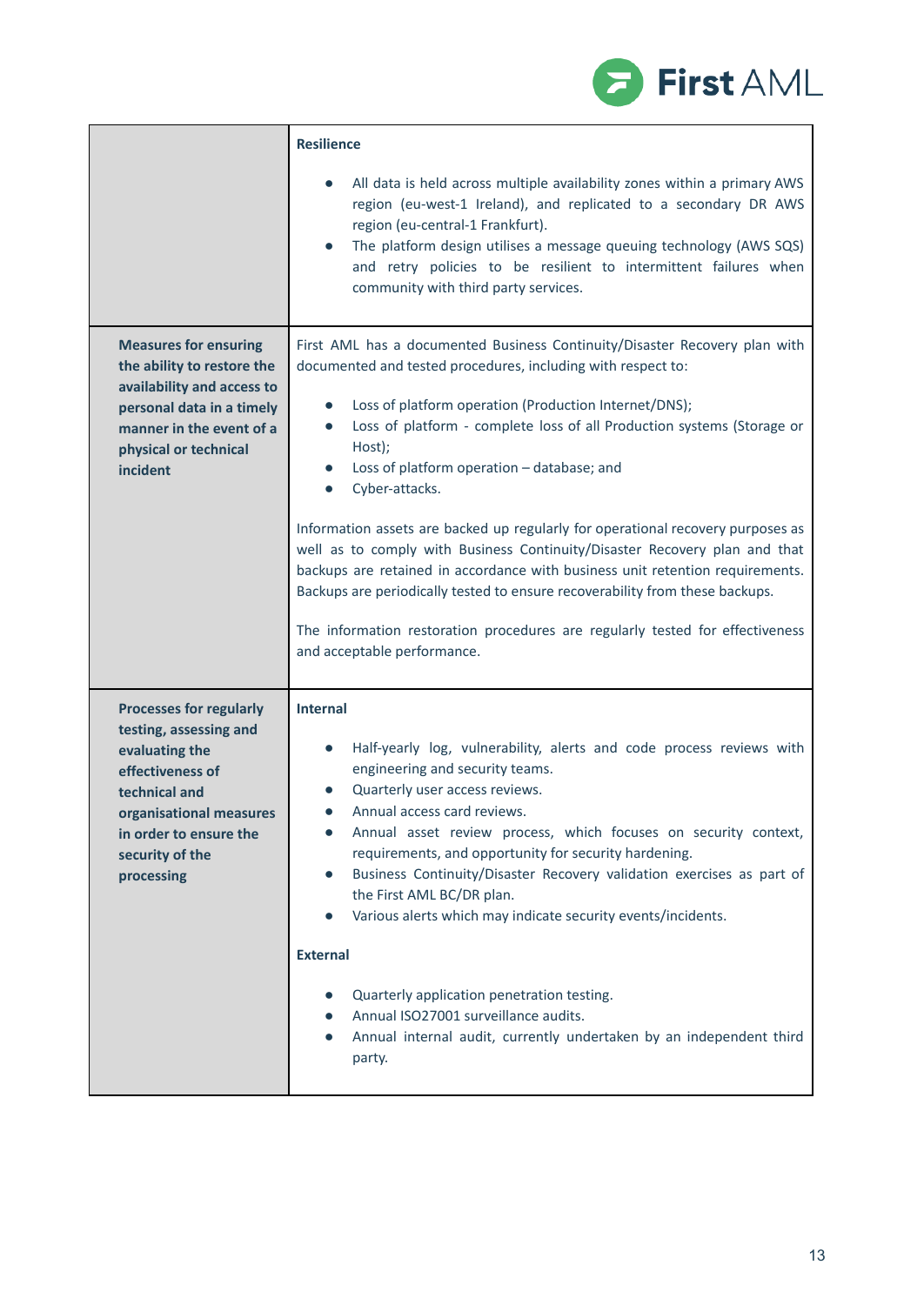

| <b>Measures for user</b><br>identification and<br>authorisation      | First AML has a cloud-first IT environment, and utilises staff email<br>addresses in GSuite as an identifier [username] when accessing various<br>systems.<br>In terms of platform access by customers, First AML provisions initial<br>login(s) to authorised users, which enables those users to actively<br>manage access to their unique platform environment through<br>administrative controls available within the platform (including inviting<br>additional users).<br>First AML has defined and documented user access privileges which<br>relate to the role of the user.<br>Staff access to systems is granted on a least-privilege basis, identifying<br>the minimum levels of access needed for a staff member to perform<br>their job.<br>A third party provider is used for authentication and authorising access<br>to the platform (Auth0) which meets the highest security standards for<br>an identity provider. See https://auth0.com/security for more details.                                                                                            |
|----------------------------------------------------------------------|----------------------------------------------------------------------------------------------------------------------------------------------------------------------------------------------------------------------------------------------------------------------------------------------------------------------------------------------------------------------------------------------------------------------------------------------------------------------------------------------------------------------------------------------------------------------------------------------------------------------------------------------------------------------------------------------------------------------------------------------------------------------------------------------------------------------------------------------------------------------------------------------------------------------------------------------------------------------------------------------------------------------------------------------------------------------------------|
| <b>Measures for the</b><br>protection of data during<br>transmission | For transmission of data through public networks First AML utilises TLS<br>$\bullet$<br>1.2+ via the "TLSv1.2_2021" security policy in AWS Cloudfront, and TLS<br>1.2+ using the "ELBSecurityPolicy-FS-1-2-Res-2020-10" AWS ALB<br>security policy cipher suites. Up to date details of supported ciphers for<br>these policies can be found on the AWS website, including at:<br>https://docs.aws.amazon.com/AmazonCloudFront/latest/Deve<br>$\circ$<br>loperGuide/secure-connections-supported-viewer-protocols-ci<br>phers.html and<br>https://docs.aws.amazon.com/elasticloadbalancing/latest/net<br>$\circ$<br>work/create-tls-listener.html.<br>When responding to individual requests for information, First AML<br>utilises secure file sharing tools, which have numerous security controls<br>in place including encryption in transit.<br>First AML ensures that Sub-processors have robust Information Security<br>systems to reduce the risk of breaches in transmission. First AML<br>regularly performs a review of the security-level of Sub-processors<br>used. |
| <b>Measures for the</b><br>protection of data during<br>storage      | At rest encryption.<br>$\bullet$<br>User access controls.<br>Robust platform security which is maintained through secure<br>development practices, testing, and external assessment (PEN testing).<br>Utilising AWS IAM policies to restrict access and operations that can be<br>$\bullet$<br>performed on data held in AWS RDS and AWS S3, such as permanent<br>deletions.<br>Utilising AWS versioned buckets for S3, to ensure all modifications to<br>data are retained as unique versions.                                                                                                                                                                                                                                                                                                                                                                                                                                                                                                                                                                                  |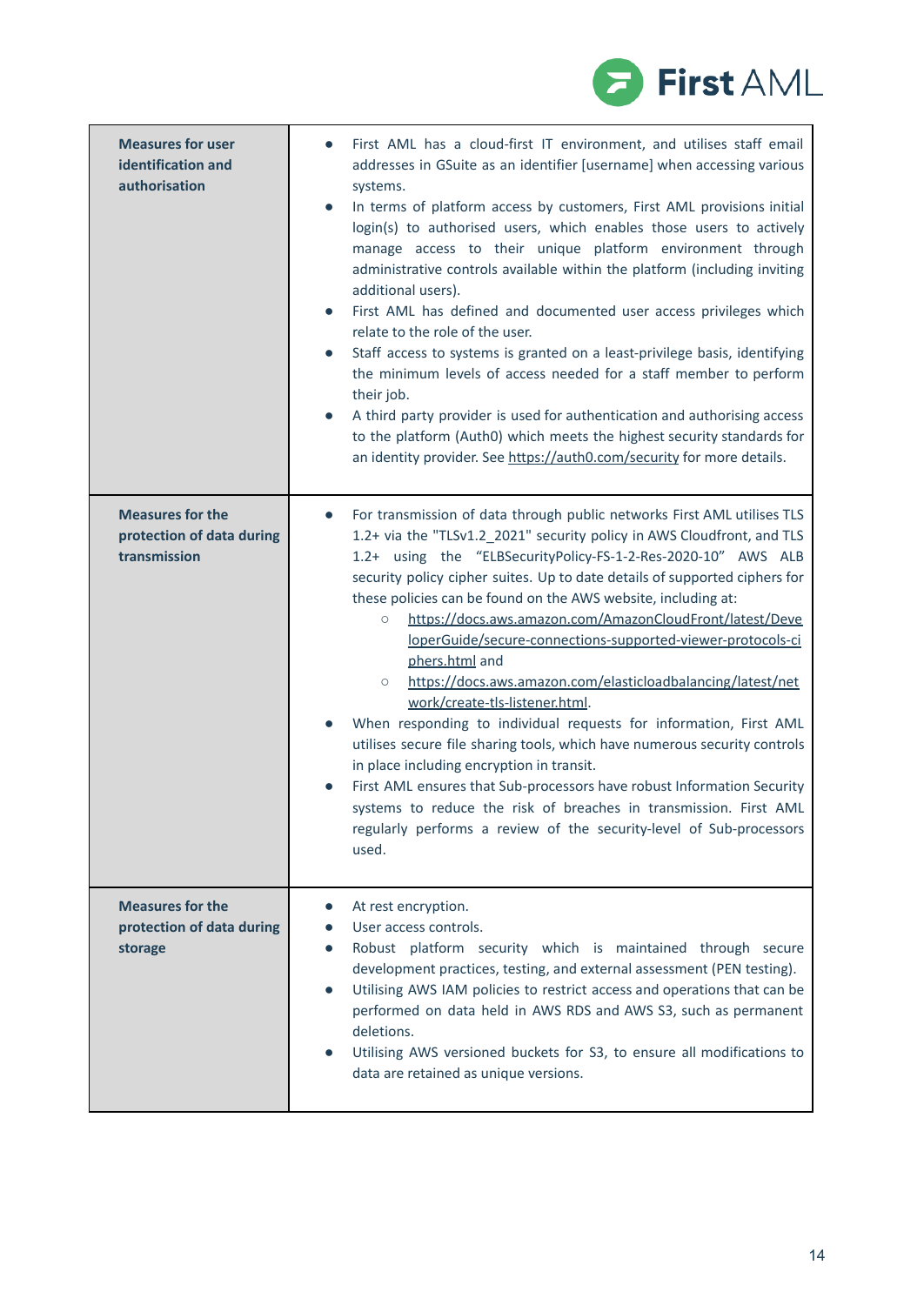

| <b>Measures for ensuring</b><br>physical security of<br>locations at which<br>personal data are<br>processed | First AML's physical offices have security controls which comply with<br>ISO27001.<br>First AML ensures Sub-processors have strict physical security controls<br>e.g. the data centres with around-the-clock security, automatic fire<br>detection and suppression, redundant power supply systems, and strict<br>controls for physical access.<br>Access to office areas is restricted. A continuously controlled reception<br>$\bullet$<br>area or gates secured by badge readers or other appropriate mitigating<br>control to restrict access to the premises. Each staff member is<br>responsible for swiping their individual badge at the badge reader<br>associated with the secured access control point.<br>When arriving at the First AML secured area, visitors are required to<br>sign either an electronic visitor's log indicating (i) the date of the visit,<br>(ii) the time of the visit and (iii) the First AML person visited. Visitors are<br>escorted by the First AML visit sponsor or delegate.<br>Perimeters are designed to address environmental protection (e.g. fire<br>and flood) as well as physical access.<br>Environmental threats are considered and controls appropriate for risk<br>mitigation are implemented to reduce the potential for an incident to<br>occur from fire, theft, vandalism, explosion, smoke, water, vibration,<br>chemical exposure, electrical failure, electrical interference or<br>accidental damage.<br>Environmental controls such as heating, ventilation, air conditioning,<br>emergency lighting, drainage, fire suppression, continuous power and<br>humidity control are implemented in facilities in accordance with<br>security risk assessments. |
|--------------------------------------------------------------------------------------------------------------|--------------------------------------------------------------------------------------------------------------------------------------------------------------------------------------------------------------------------------------------------------------------------------------------------------------------------------------------------------------------------------------------------------------------------------------------------------------------------------------------------------------------------------------------------------------------------------------------------------------------------------------------------------------------------------------------------------------------------------------------------------------------------------------------------------------------------------------------------------------------------------------------------------------------------------------------------------------------------------------------------------------------------------------------------------------------------------------------------------------------------------------------------------------------------------------------------------------------------------------------------------------------------------------------------------------------------------------------------------------------------------------------------------------------------------------------------------------------------------------------------------------------------------------------------------------------------------------------------------------------------------------------------------------------------------------------------------------------------|
| <b>Measures for ensuring</b><br>events logging                                                               | First AML business units and functional organisations maintain processes to<br>monitor and capture information related to the interaction between users and<br>information assets. Specific events are recorded in order to identify security<br>incidents, establish individual accountability and reconstruct events. Measures in<br>place include:<br>Dedicated SRE function with specific responsibilities.<br>Half-yearly log process review.<br>Alerts in place to detect absence of logging.                                                                                                                                                                                                                                                                                                                                                                                                                                                                                                                                                                                                                                                                                                                                                                                                                                                                                                                                                                                                                                                                                                                                                                                                                      |
| <b>Measures for ensuring</b><br>system configuration,<br>including default<br>configuration                  | AWS production access is restricted to the on-call engineering team.<br>Utilising AWS Config to ensure AWS configuration standards are upheld<br>(such as not allowing for public S3 buckets).<br>All AWS infrastructure changes are orchestrated via an infrastructure as<br>code tool, tracked in source control and must undergo peer review<br>before being applied.<br>A common set of based container images are utilised for all platform<br>systems and regularly updated for vulnerabilities, with configuration<br>tracked in source control.<br>All system configuration changes and related infrastructure changes are<br>linked to tickets in First AML's issue tracking system.                                                                                                                                                                                                                                                                                                                                                                                                                                                                                                                                                                                                                                                                                                                                                                                                                                                                                                                                                                                                                            |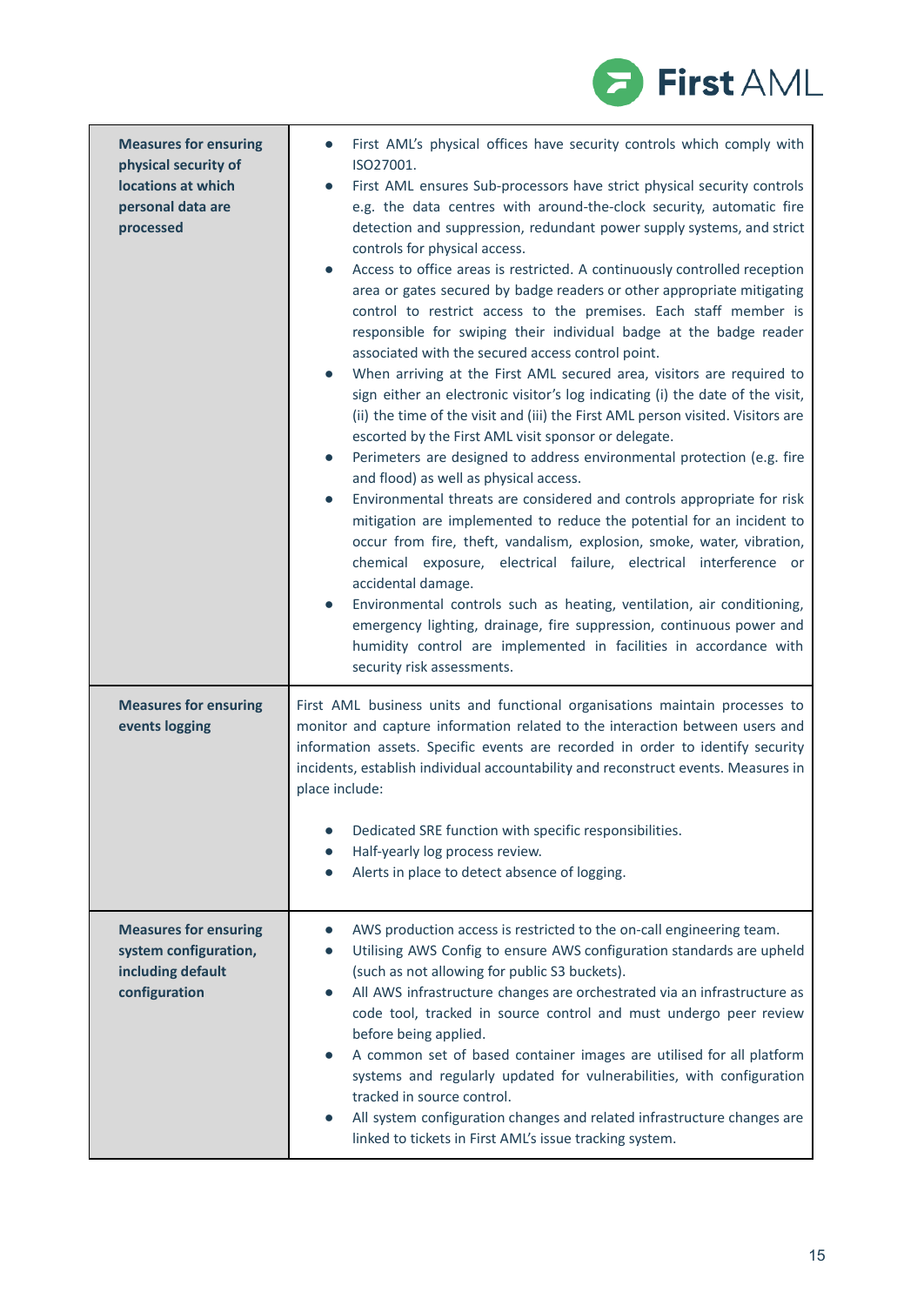

|                                                                                    | Access to perform tasks (such as manual database maintenance) are<br>logged, and activity is reported/alerted into First AML's collaboration<br>tool for review.                                                                                                                                                                                                                                                                                                                                                                                                                                                                                                                                                                                                                                                                                                                                                                                                                                 |
|------------------------------------------------------------------------------------|--------------------------------------------------------------------------------------------------------------------------------------------------------------------------------------------------------------------------------------------------------------------------------------------------------------------------------------------------------------------------------------------------------------------------------------------------------------------------------------------------------------------------------------------------------------------------------------------------------------------------------------------------------------------------------------------------------------------------------------------------------------------------------------------------------------------------------------------------------------------------------------------------------------------------------------------------------------------------------------------------|
| <b>Measures for internal IT</b><br>and IT security<br>governance and<br>management | Security governance - numerous efforts including an ISMS committee<br>which meets quarterly, annual internal/external audits, annual<br>management reviews, ISMS operational tasks and monthly ISMS<br>reviews.<br>IT governance - First AML has implemented various IT controls such as<br>antivirus, MDM, and disk encryption on company laptops and<br>DesktopCentral which provides for a reduced general user IT<br>environment and numerous security related controls e.g. screen<br>autolock, enforcing password requirements, non-admin access for<br>general staff etc.                                                                                                                                                                                                                                                                                                                                                                                                                 |
| <b>Measures for</b><br>certification/assurance<br>of processes and<br>products     | Successful AWS Well Architected Assessment.<br>$\bullet$<br>ISO27001:2013 certification.<br>Quarterly application penetration testing.<br>$\bullet$<br>Monthly QA on analyst manual processing.<br>$\bullet$<br>AWS has obtained certifications for compliance with ISO/IEC<br>$\bullet$<br>27001:2013, 27017:2015, 27018:2019, 27701:2019, 9001:2015, and<br>CSA STAR CCM v3.0.1. For more information, see for example the pages<br>www.aws.amazon.com/compliance/soc-fags<br>and<br>https://aws.amazon.com/compliance/iso-certified/.                                                                                                                                                                                                                                                                                                                                                                                                                                                         |
| <b>Measures for ensuring</b><br>data minimisation                                  | During the provision of the Service, First AML only obtains data which is<br>$\bullet$<br>necessary for the provision of the Service.                                                                                                                                                                                                                                                                                                                                                                                                                                                                                                                                                                                                                                                                                                                                                                                                                                                            |
| <b>Measures for ensuring</b><br>data quality                                       | The platform collects and stores data in a consistent and structured<br>manner (held in a relational data store), implementing a variety of<br>business logic checks and validation to ensure data is stored in a<br>standardised manner, and is internally consistent and accurate.<br>Data is stored in a versioned manner, allowing reconstruction of data<br>$\bullet$<br>held in the platform at a point in time, to meet a customer need to<br>provide an accurate point-in-time view of verifications undertaken in<br>relation to customer onboarding based on available information at the<br>time.<br>Mechanisms exist for data subjects to request changes to their data<br>held by customers, and for customers to action those requests as<br>required.<br>Platform features allow for the review of all data collected and resultant<br>$\bullet$<br>verifications by customers, ensuring customers have the ability to<br>monitor and rectify any identified data quality issues. |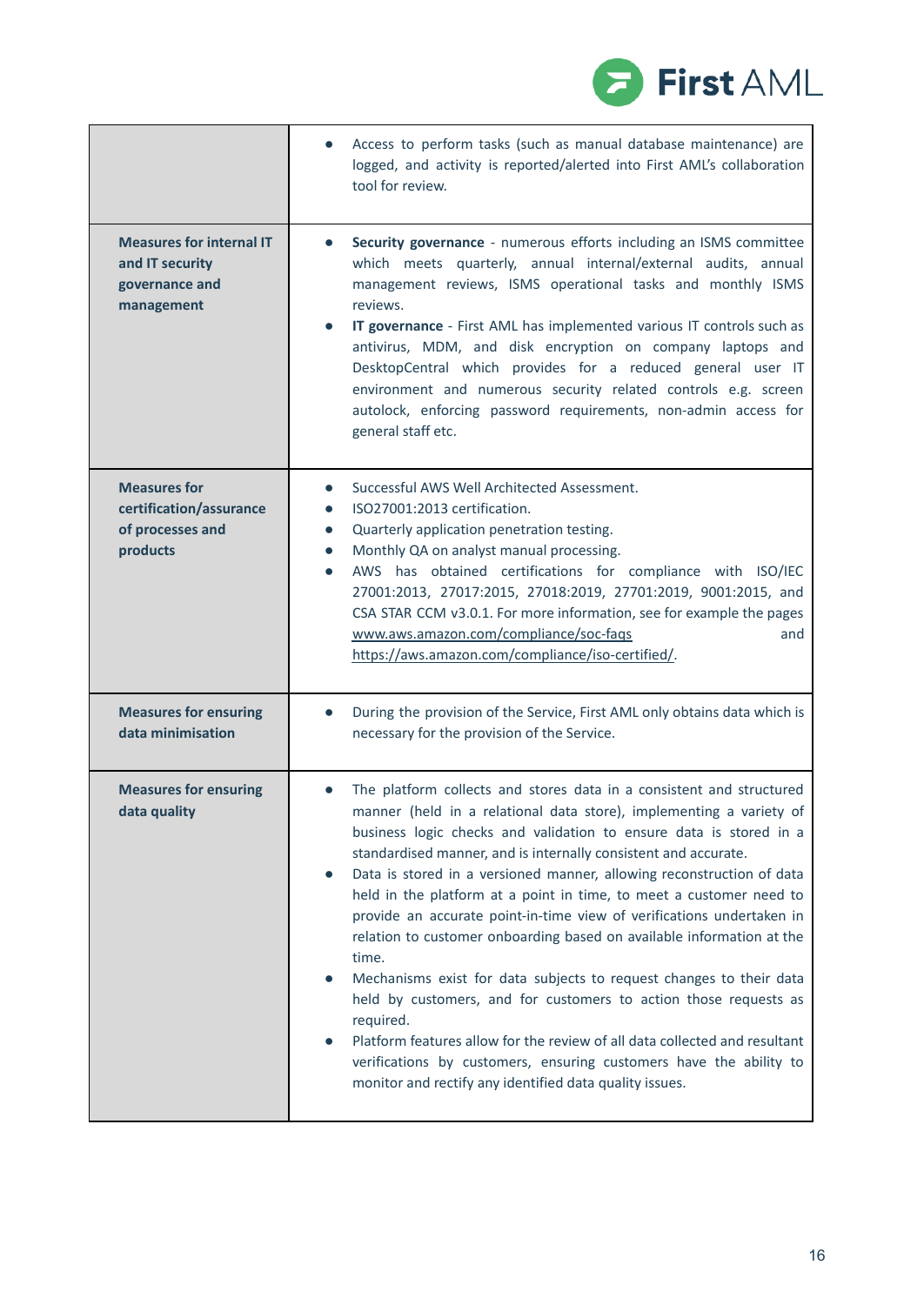

| <b>Measures for ensuring</b><br>limited data retention                   | First AML provides tools and processes which enable customers to meet<br>their data retention obligations.<br>Data controlled by First AML is retained in accordance with an internal<br>$\bullet$<br>Data Retention Policy.                                                                                                                                                                                                                                                                                                                                                                                                                                                                                                                                                                                                                                                                                                                                                                                                                                                                                                                                                                                                                                                                                  |
|--------------------------------------------------------------------------|---------------------------------------------------------------------------------------------------------------------------------------------------------------------------------------------------------------------------------------------------------------------------------------------------------------------------------------------------------------------------------------------------------------------------------------------------------------------------------------------------------------------------------------------------------------------------------------------------------------------------------------------------------------------------------------------------------------------------------------------------------------------------------------------------------------------------------------------------------------------------------------------------------------------------------------------------------------------------------------------------------------------------------------------------------------------------------------------------------------------------------------------------------------------------------------------------------------------------------------------------------------------------------------------------------------|
| <b>Measures for ensuring</b><br>accountability                           | As per ISO27001:2013 related controls, First AML employs various measures for<br>ensuring accountability, including:<br>Roles and responsibilities e.g. asset, supplier, and risk ownership, IT<br>management, DPO role in internal privacy policy, documented<br>ownership of specific ISMS areas by various staff, ISMS committee<br>including specific roles & responsibilities for each member.<br>From an engineering perspective - appropriate team structure and<br>$\bullet$<br>responsibilities, including dedicated Site Reliability, Testing, and on-call<br>engineer functions which ensure high impact activities are performed<br>to the right level, by the right people, with the right processes and<br>tools.<br>Systems and monitoring in place to ensure accurate audit trails are<br>maintained for production environment access, infrastructure changes,<br>configuration and code changes, which allows attributing changes to a<br>specific staff member.<br>Software development lifecycle and processes ensure all activities are<br>$\bullet$<br>attributable and peer reviewed, and have bi-directional traceability<br>from requirement, ticket/issue and code/configuration change ensuring<br>high levels of appropriate accountability for system changes are<br>maintained. |
| <b>Measures for allowing</b><br>data portability and<br>ensuring erasure | Data portability: Customers may export data from the Platform using<br>$\bullet$<br>in-built functionality and/or with assistance from First AML as and<br>when requested.<br>Data erasure: Where a Customer has established that it is no longer<br>required to retain data in order to meet its obligations under applicable<br>laws, First AML will work with that customer to ensure data is<br>permanently deleted.                                                                                                                                                                                                                                                                                                                                                                                                                                                                                                                                                                                                                                                                                                                                                                                                                                                                                      |

## **Annex C – Standard Contractual Clauses**

- (a) In relation to transfers of Customer Personal Data that is protected by the EU GDPR, the EU SCCs shall apply, completed as follows:
	- i. Module Two (Controller to Processor) will apply (as applicable);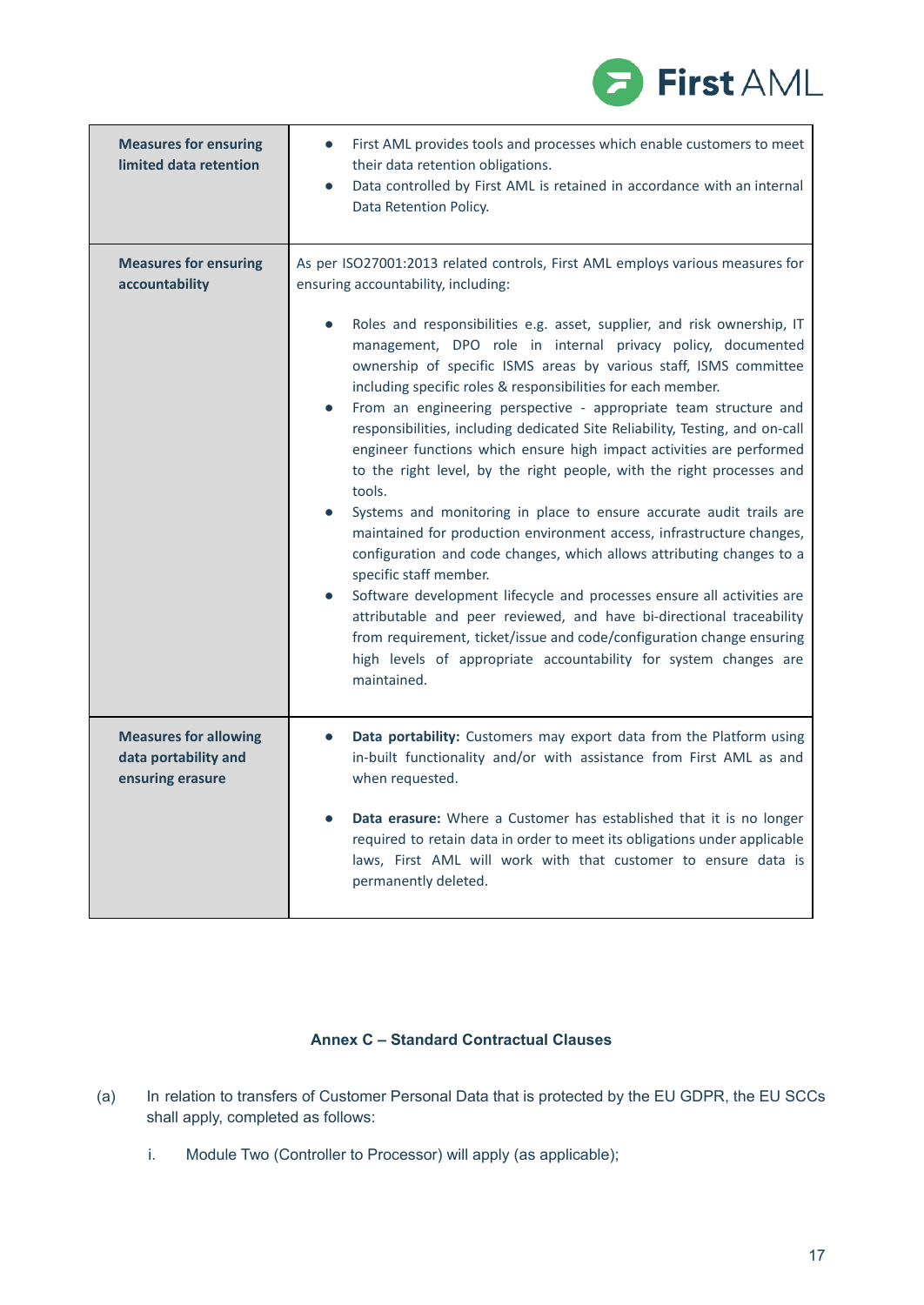

- ii. in Clause 7, the optional docking clause will apply;
- iii. in Clause 9, Option 2 will apply, and the time period for prior notice of Sub-processor changes shall be as set out in Section 5.3 of this DPA;
- iv. in Clause 11, the optional language will not apply;
- v. in Clause 17, Option 1 will apply, and the EU SCCs will be governed by Irish law;
- vi. in Clause 18(b), disputes shall be resolved before the courts of Ireland;
- vii. Annex I of the EU SCCs shall be deemed completed with the information set out in Annex A to this DPA; and
- viii. Subject to Section 6.2 of this DPA, Annex II of the EU SCCs shall be deemed completed with the information set out in Annex B to this DPA;
- (b) In relation to transfers of First AML Data protected by the EU GDPR, the EU SCCs shall apply, completed as follows:
	- i. Module One (Controller to Controller) will apply;
	- ii. in Clause 7, the optional docking clause will apply;
	- iii. in Clause 11, the optional language will not apply;
	- iv. in Clause 17, Option 1 will apply, and the EU SCCs will be governed by Irish law;
	- v. in Clause 18(b), disputes shall be resolved before the courts of Ireland;
	- vi. Annex I of the EU SCCs shall be deemed completed with the information set out in Annex A to this DPA; and
	- vii. Subject to section 6.2 of this DPA, Annex II of the EU SCCs shall be deemed completed with the information set out in Annex B to this DPA;
- (c) In relation to transfers of Personal Data protected by the UK Data Protection Laws or the Swiss DPA, the EU SCCs will also apply in accordance with paragraphs (a) and (b) above, with the following modifications:
	- i. references to "Regulation (EU) 2016/679" shall be interpreted as references to UK Data Protection Laws or the Swiss DPA (as applicable);
	- ii. references to specific Articles of "Regulation (EU) 2016/679" shall be replaced with the equivalent article or section of UK Data Protection Laws or the Swiss DPA (as applicable);
	- iii. references to "EU", "Union", "Member State" and "Member State law" shall be replaced with references to the "UK" or "Switzerland", or "UK law" or "Swiss law" (as applicable);
	- iv. the term "member state" shall not be interpreted in such a way as to exclude data subjects in the UK or Switzerland from the possibility of suing for their rights in their place of habitual residence (i.e., the UK or Switzerland);